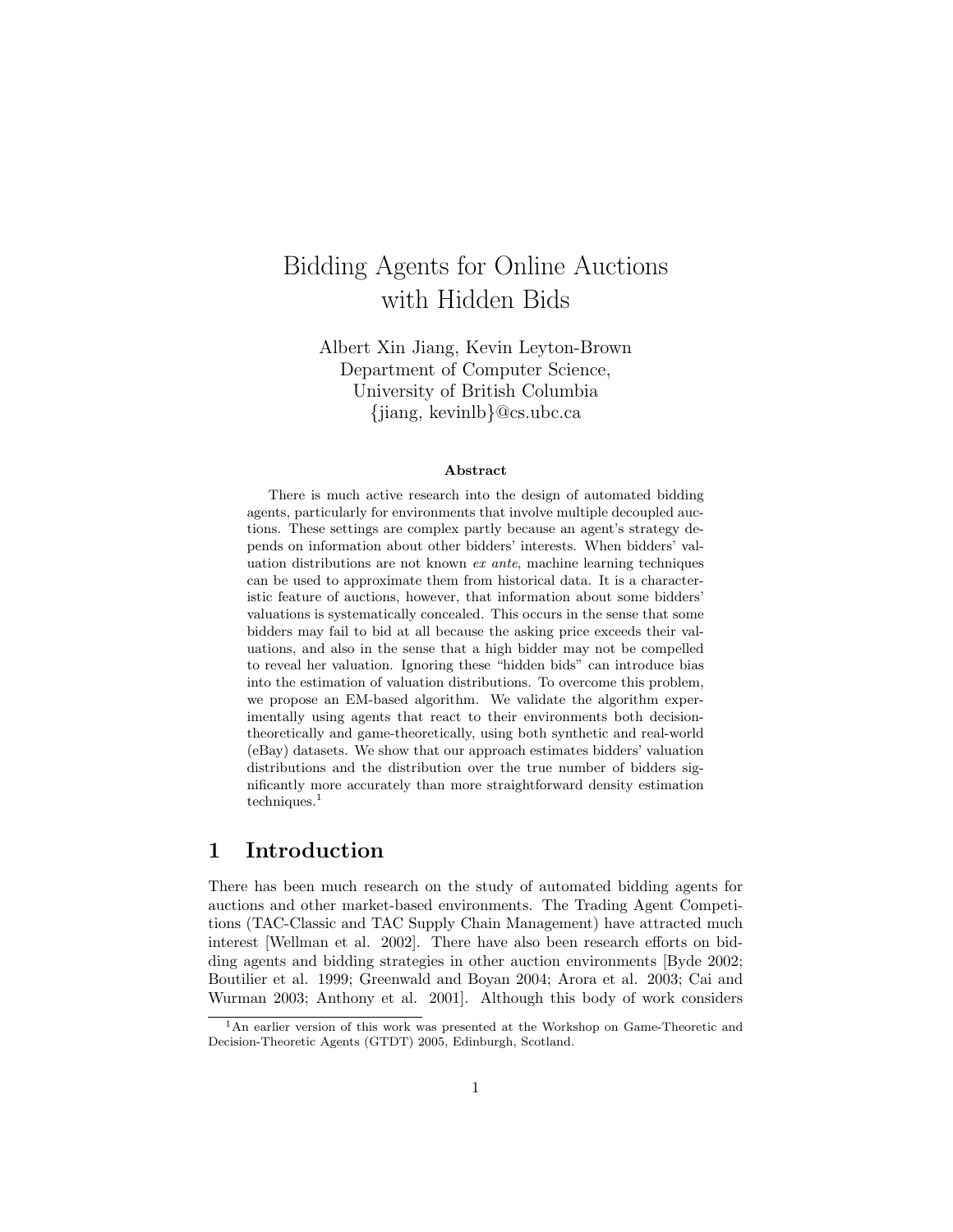many different auction environments, bidding agents always face a similar task: given a valuation function, the bidding agent needs to compute an optimal bidding strategy that maximizes expected surplus. (Some environments such as TAC-SCM also require agents to solve additional, e.g., scheduling tasks.)

The "Wilson Doctrine" in mechanism design argues that mechanisms should be constructed so that they are "detail-free"—that is, so that agents can behave rationally in these mechanisms even without information about the distribution of other agents' valuations. For example, the VCG mechanism is detail-free because under this mechanism it is a weakly dominant strategy to bid exactly one's valuation, regardless of other agents' beliefs, valuations or actions. Under common assumptions (in particular, independent private values) single-item English auctions are similar: an agent should remain in the auction until the bidding reaches the amount of her valuation.

While detail-free mechanisms are desirable, they are not ubiquitous. Very often, agents are faced with the problem of deciding how to behave in games that do not have dominant strategies and where other agents' preferences are strategically relevant. For example, we may want to participate in a series of auctions run by different sellers at different times. This is a common scenario at online auction sites such as eBay. In Section 4 we consider a sequential auction model of this scenario, and show that information about other bidders' preferences is very relevant in constructing a bidding strategy.

#### 1.1 Game-Theoretic and Decision-Theoretic Approaches

How should a bidding agent be constructed? Depending on the assumptions we choose to make about other bidders, two broad approaches to computing bidding strategies suggest themselves: a game-theoretic approach and a decisiontheoretic approach. The game theoretic approach assumes that all agents are perfectly rational and that this rationality is common knowledge; the auction is modeled as a Bayesian game. Under this approach, a bidding agent would compute a Bayes-Nash equilibrium of the auction game, and play the equilibrium bidding strategy. Much of the extensive economics literature on auctions follows this approach (see, e.g., the survey in [Klemperer 2000]). For example, in environments with multiple, sequential auctions for identical items and in which each bidder wants only a single item, the Bayes-Nash equilibrium is well-known [Milgrom and Weber 2000; Weber 1983]. Such equilibria very often depend on the distribution of agents' valuation functions and the number of bidders. Although this information is rarely available in practice, it is usually possible to estimate these distributions from the bidding history of previous auctions of similar items. Note that this involves making the assumption that past and future bidders will share the same valuation distribution.

The game-theoretic approach has received a great deal of study, and is perhaps the dominant paradigm in microeconomics. In particular, there are very good reasons for seeking strategy profiles that are resistant to unilateral deviation. However, this approach is not always useful to agents who need to decide what to do in a particular setting, especially when the rationality of other bid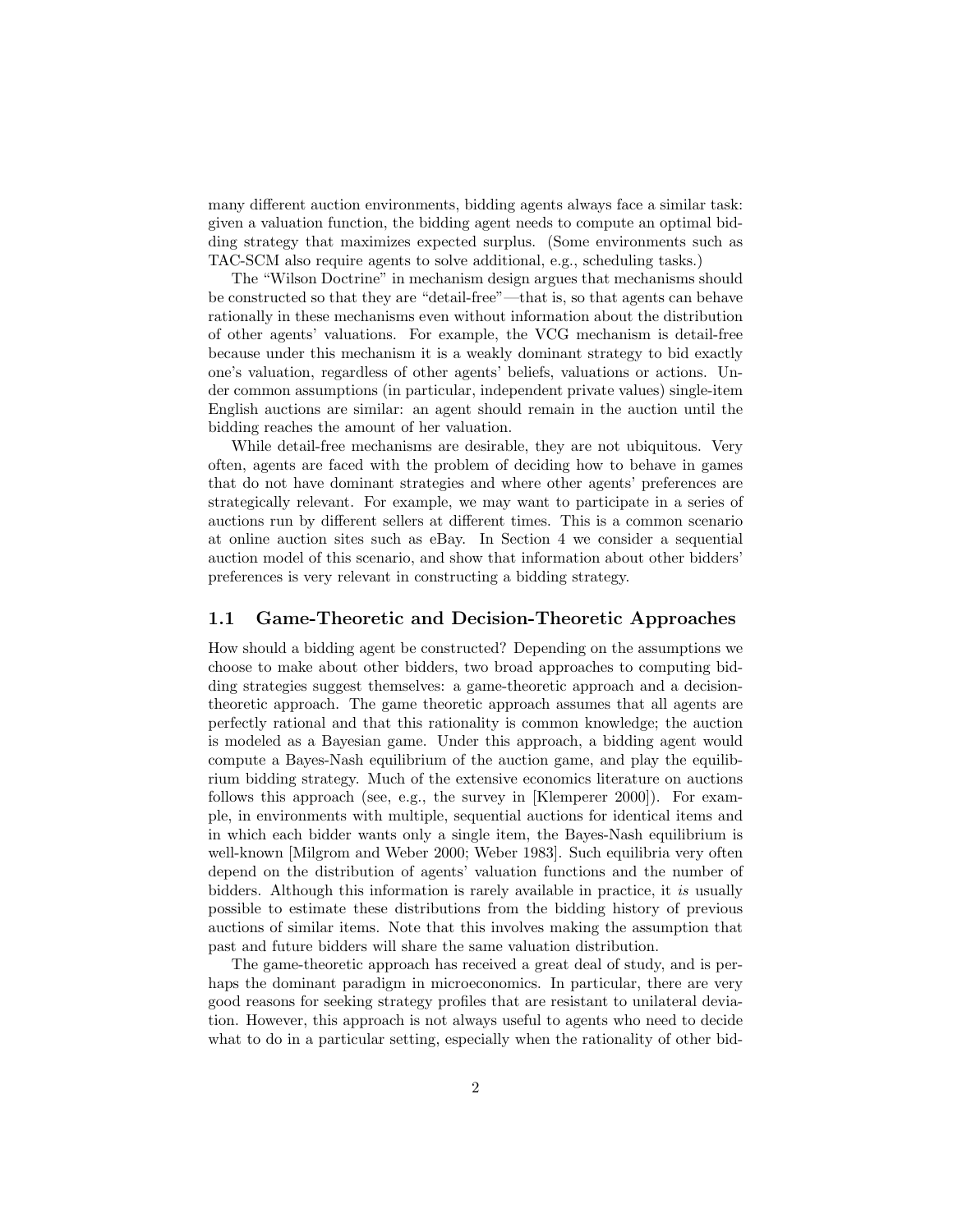ders is in doubt, when the computation of equilibria is intractable, or when the game has multiple equilibria. In such settings, it is sometimes more appropriate to rely on decision theory. A decision-theoretic approach effectively treats other bidders as part of the environment, and ignores the possibility that they may change their behavior in response to the agent's actions. We again make the assumption that the other bidders come from a stationary population; however, in this case we model agents' bid amounts directly rather than modeling their valuations and then seeking an equilibrium strategy. We then solve the resulting single-agent decision problem to find a bidding strategy that maximizes expected payoff. We could also use a reinforcement-learning approach, where we continue to learn the bidding behavior of other bidders while participating in the auctions. Much recent literature on bidding agent design follows the decision-theoretic approach, e.g. [Boutilier et al. 1999; Byde 2002; Greenwald and Boyan 2004; Stone et al. 2002; Mackie-Mason et al. 2004; Osepayshvili et al. 2005].

In this work we do not attempt to choose between these two approaches; it is our opinion that each has domains for which it is the most appropriate. The important point is that regardless of which approach we elect to take, we are faced with the subproblem of estimating two distributions from the bidding history of past auctions: the distribution on the number of bidders, and the distribution of bid amounts (for decision-theoretic approaches) or of valuations (for game-theoretic approaches). Consequently, this problem has received much discussion in the literature. For example, Athey and Haile [2002] and various others in econometrics study the estimation of valuation distributions in various standard auction types given observed bids, assuming that bidders are perfectly rational and follow equilibrium strategies. On the decision-theoretic front, a popular approach is to estimate the distribution of the final prices in auctions based on observed selling prices, and then to use this distribution to compute the optimal bidding strategy. Examples of this include Stone et al.'s [2002] ATTac agent for the Trading Agent Competition, Mackie-Mason et al.'s [2004] study of bidding in simultaneous ascending auctions and the follow-up work in [Osepayshvili et al. 2005], Byde's [2002] study of bidding in simultaneous online English auctions, and Greenwald and Boyan's [2004] analysis of sequential English auctions. A paper by Boutilier et al. [1999] takes a different decisiontheoretic approach which is relevant to the approach we propose in this paper. We defer discussion of this work until Section 6, after we have presented our approach.

#### 1.2 Overview

In this paper we consider sequential English auctions in which a full bidding history is revealed, such as the online auctions run by eBay. It might seem that there is very little left to say: we learn the distributions of interest from the bidding history, then compute a bidding strategy based on that information for the current and future auctions. However, we show that under realistic bidding dynamics (described in Section 2) the observed bidding histories omit some rel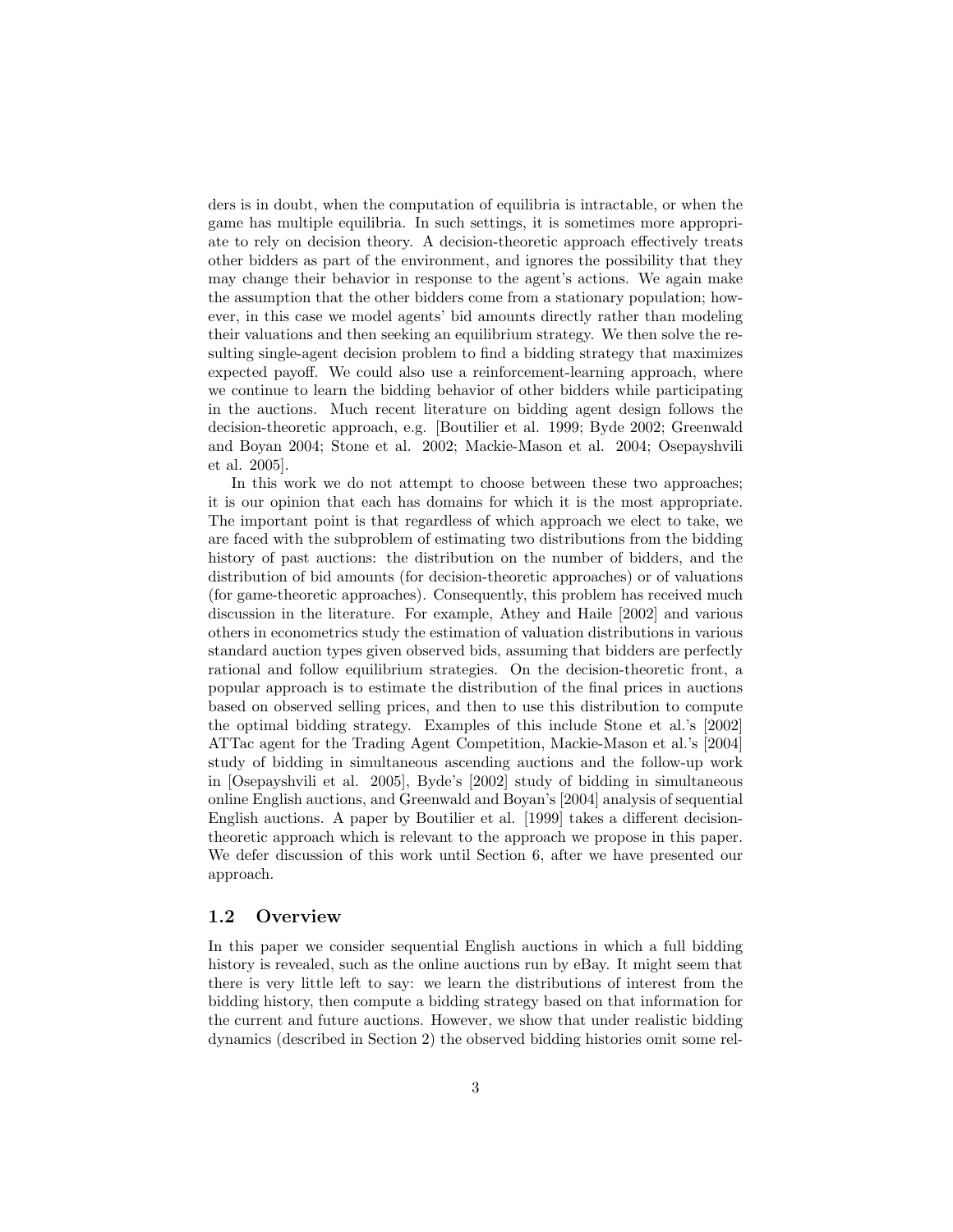evant information. First, some bidders may come to the auction when it is already in progress, find that the current price already exceeds their valuation, and leave without placing a bid. Second, the amount the winner was willing to pay is never revealed. Ignoring these sources of bias can lead to poor estimates of the underlying valuation distribution and distribution of number of bidders. In Section 3 we propose a learning approach based on the Expectation Maximization (EM) algorithm, which iteratively generates hidden bids consistent with the observed bids, and then computes maximum-likelihood estimations of the valuation distribution based on the completed set of bids. The learned distributions can then be used in computing decision-theoretic or game-theoretic bidding strategies. Section 4 discusses the computation of the optimal strategy for an agent in a repeated English auction setting under the decision-theoretic approach, and in a similar (non-repeated) setting under the game-theoretic approach. In Section 5 we present experimental results on synthetic data sets as well as on data collected from eBay, which show that our EM learning approach makes better estimates of the distributions, gets more payoff under the decision-theoretic model, and makes a better approximation to the Bayes-Nash equilibrium under the game-theoretic model, as compared to the straightforward approach which ignores hidden bids.

# 2 A Model of Online Auctions

Consider a (possibly repeated) auction held online, e.g., on eBay. There are  $m$ potential bidders interested in a certain auction for a single item. We assume that bidders are risk-neutral, have independent private values (IPV), and that utilities are quasilinear. The number of bidders  $m$  is drawn from a discrete distribution  $g(m)$  with support  $[2,\infty)$ . Bidders' potential valuations (in the game-theoretic context) or bids (in the decision-theoretic context) are independently drawn from a continuous distribution  $f(x)$ .

### 2.1 Bidding Dynamics

The m potential bidders arrive at the auction site sequentially. When each bidder arrives, she observes the bids that have been accepted in the auction so far, places a single proxy bid<sup>2</sup> and then leaves the system. The auctioneer processes new bids as follows:

1. When a proxy bid is submitted, the auctioneer compares it to the current price level, which is the second-highest proxy bid so far plus a small bid increment.<sup>3</sup>

<sup>2</sup>A proxy bidding system asks bidders for their maximum willingness to pay, and then bids up to this amount on the bidder's behalf. Such systems are common on online auction sites such as eBay; see e.g., http://pages.ebay.com/help/buy/proxy-bidding.html

<sup>3</sup>For simplicity in this paper we ignore this small increment and assume that the current price level is the second-highest proxy bid so far.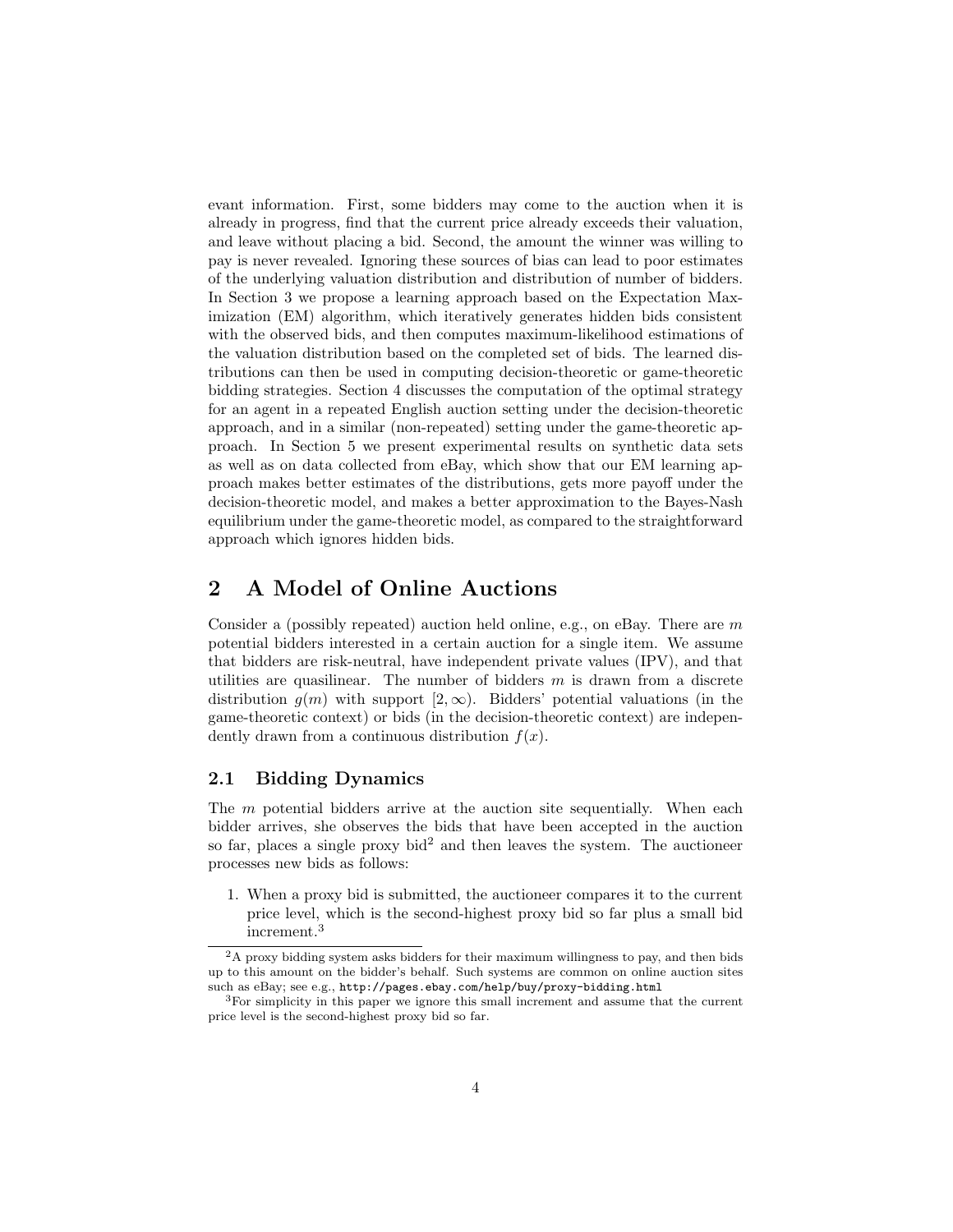- (a) If the submitted bid is not greater than the current price level the bid is dropped and no record of the bid is recorded in the auction's history.
- (b) If the submitted bid is higher than the current price level but lower than the highest proxy bid so far, then the submitted bid is accepted, the bid amount of the currently winning bid is increased to equal the submitted bid (i.e., this bid remains the winning bid), and the submitted bid loses.
- (c) If the submitted bid is higher than the previously winning bid then the price level is increased to equal the previously winning bid and the submitted bid is made the current winner.
- 2. At the end of the auction, the item is awarded to the bidder who placed the highest bid, and the final price level is the amount of the second highest bid.

### 2.2 Hidden Bids

According to our model, some bidders' proxy bid amounts will be revealed. This includes any bid that was higher than the current price level at the time it was placed, even if that bid was immediately outbid by another proxy bid. However, other bids will not be observed. There are two types of hidden bids:

- 1. The highest bid of each auction  $x_{hi}$ .
- 2. Dropped bids  $x_d$  that were lower than the current price when they were placed.

Let us denote the set of visible bids as  $x<sub>v</sub>$  and the set of hidden bids as  $x<sub>h</sub>$ . Let  $n$  denote the number of bidders that appears in the bidding history. This means that  $x_v$  will always contain  $(n-1)$  bids, since the winning bidder's proxy bid is never observed. Since there are m potential bidders in total,  $(n-1)$  bids are visible, and one bid is the highest bid  $x_{hi}$ , there are  $(m - n)$  dropped bids in  $x_d$ .

Figure 1 shows an example of the bidding process for an auction according to our online auction model, and illustrates how bids are dropped. Bids arrive sequentially from left to right. Bids 3, 4 and 7 (the grey bars) will be dropped because they are lower than the current bid amount at their respective time steps. The amount of the winning bid (6) will not be revealed, although an observer would know that it was at least the amount of bid 2, which would be the amount paid by bidder 6.

### 2.3 Discussion

Our model of the bidding process is quite general. Notice that when a bidder observes that the price level is higher than her potential bid, she may decide not to bid in this auction. This is equivalent to our model in which she always submits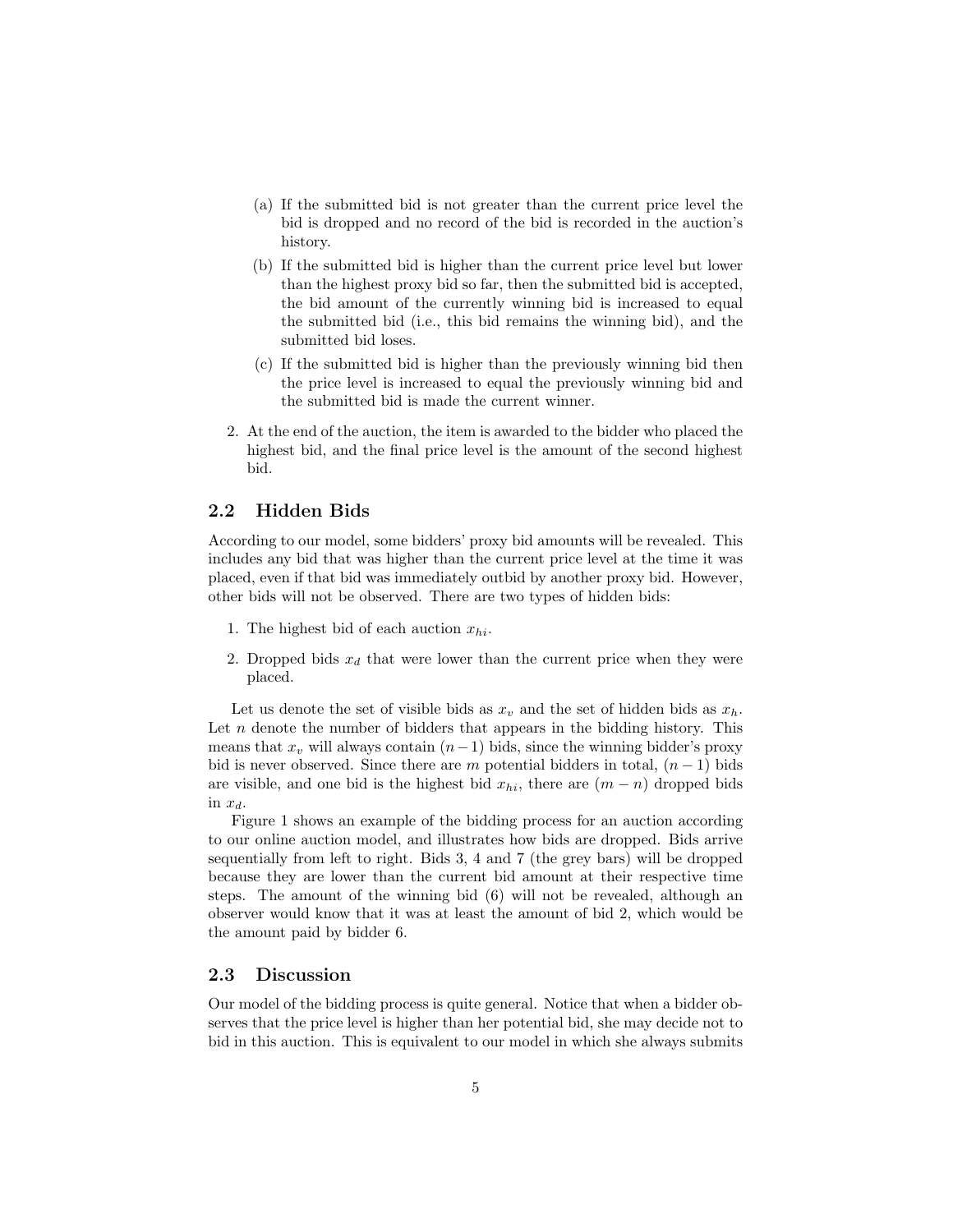

Figure 1: An example of the bidding process of an auction with 7 potential bidders.

the bid, because dropped bids do not appear in the bidding history (Indeed, this is the motivation for our model). Also our model covers the case of last-minute bidding, which happens quite often in eBay auctions [Roth and Ockenfels 2002]: even though last-minute bids may be submitted almost simultaneously, eBay processes the bids in sequence.

Observe that with a proxy bidding system, and when agents have independent private values, bidders would not benefit from bidding more than once in an auction. However, in practice eBay bidders quite often make multiple bids in one auction. One possible motivation for these bids is a desire to learn more information about the proxy bid of the current high bidder [Shah et al. 2003]. However, only the last bid of the bidder represents her willingness to pay. Given a bidder's last bid, her earlier bids carry no extra information. Therefore, we will be interested in only the last bid from each bidder. $4$  We can preprocess the bidding histories by removing all bids except the last bids from each bidder, without losing much information.

# 3 Learning the Distributions

Given the model of the bidding process, the first task of our bidding agent is to estimate the distributions  $f(x)$  and  $g(m)$  from the bidding history. Suppose we have access to the bidding history of K auctions for identical items.

<sup>&</sup>lt;sup>4</sup>In a common value model, the earlier bids do carry some information, and we would not be able to simply ignore those bids.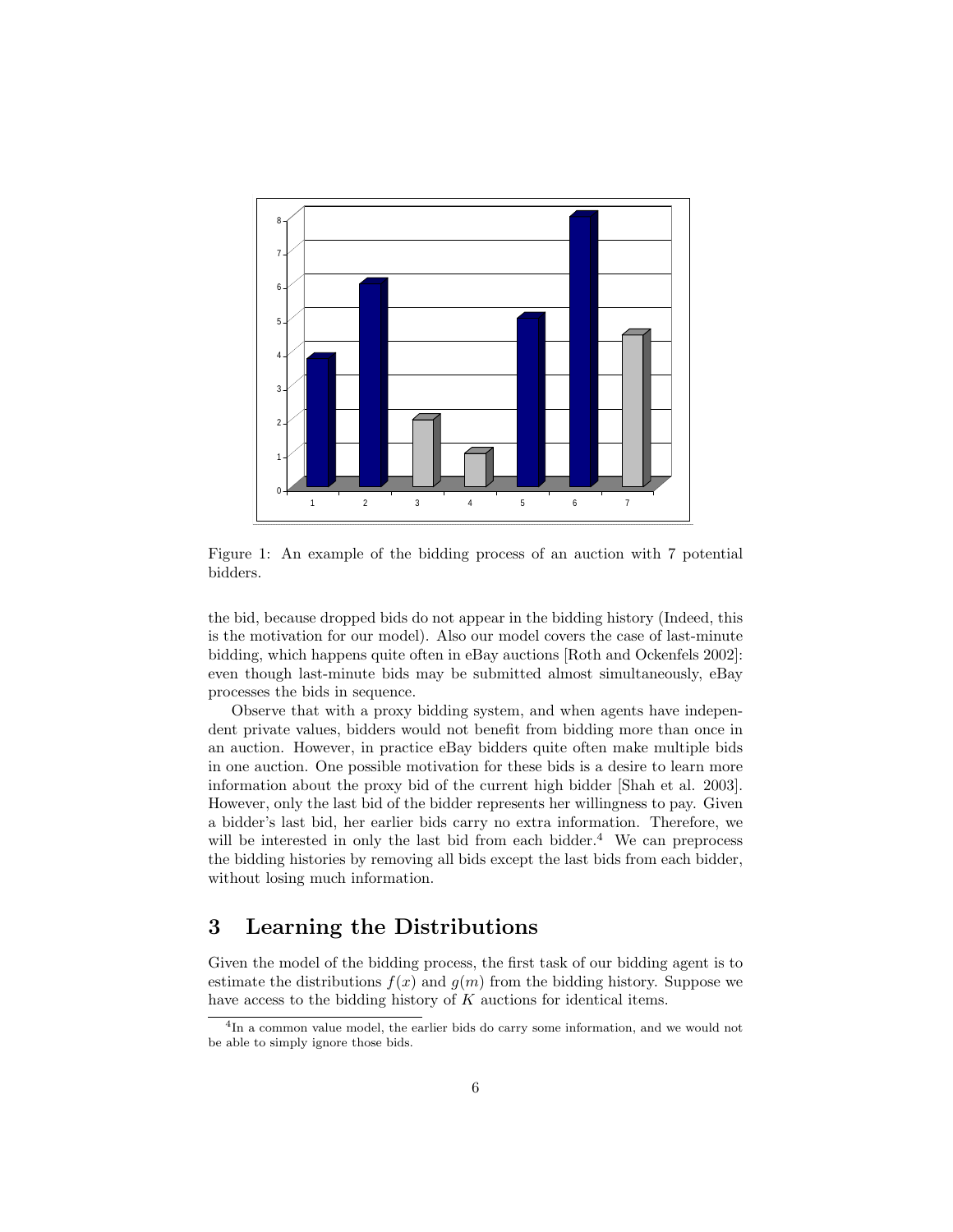### 3.1 The Simple Approach

A simple approach is to ignore the hidden bids, and to directly estimate  $f(x)$ and  $g(m)$  from observed data. The observed number of bidders, n, is used to estimate  $g(m)$ . To estimate  $f(x)$  we use the observed bids  $x_v$ , which consists of  $(n-1)$  bids for each auction. Any standard density estimation technique may be used.

Because it ignores hidden bids, this approach can be expected to produce biased estimates of f and g:

- $g(m)$  will be skewed towards small values because  $n \leq m$ .
- $f(v)$  may be skewed towards small values because it ignores the winning bid  $x_{hi}$ , or it may be skewed towards large values because it ignores the dropped bids  $x_d$ .

A popular variation of this approach (mentioned in Section 1) is to directly estimate the distribution of final prices from the selling prices of previous auctions, then to use this distribution to compute a decision-theoretic bidding strategy. The problem with this approach is that for English auctions, the selling prices are the second-highest bids. As we will show in Section 4, to compute a decision-theoretic strategy we really need the distribution of the other bidders' highest bids. Using the distribution of final prices introduces bias, as this distribution is skewed towards small values compared to the distribution of highest bids.

#### 3.2 EM Learning Approach

We would like to have an estimation strategy that accounts for the hidden bids  $x_h$  and any bias introduced by their absence. Suppose  $f(x)$  belongs to a class of distributions parameterized by  $\theta$ ,  $f(x|\theta)$ . Further suppose that  $g(m)$  belongs to a class of distributions parameterized by  $\lambda$ ,  $g(m|\lambda)$ . For example,  $f(x)$  could be a Normal distribution parameterized by its mean  $\mu$  and variance  $\sigma^2$ , whereas  $g(m)$  could be a Poisson distribution parameterized by its mean,  $\lambda$ . We want to find the maximum likelihood estimates of  $\theta$  and  $\lambda$  given the observed data  $x_v$ .

Suppose that we could actually observe the hidden bids  $x<sub>h</sub>$  in addition to  $x_v$ . Then estimating  $\theta$  and  $\lambda$  from the completed data set  $(x_v, x_h)$  would be easy. Unfortunately we do not have  $x_h$ . Given  $x_v$ , and with the knowledge of the bidding process, we could generate  $x_h$  if we knew  $\theta$  and  $\lambda$ . Unfortunately we do not know  $\theta$  and  $\lambda$ .

A popular strategy for learning this kind of model with missing data is the Expectation Maximization (EM) algorithm [Dempster et al. 1977]. EM is an iterative procedure that alternates between E steps which generate the missing data given current estimates for the parameters and M steps which compute the maximum likelihood (or maximum a posteriori) estimates for the parameters based on the completed data, which consists of the observed data and current estimates for the missing data. Formally, the E step computes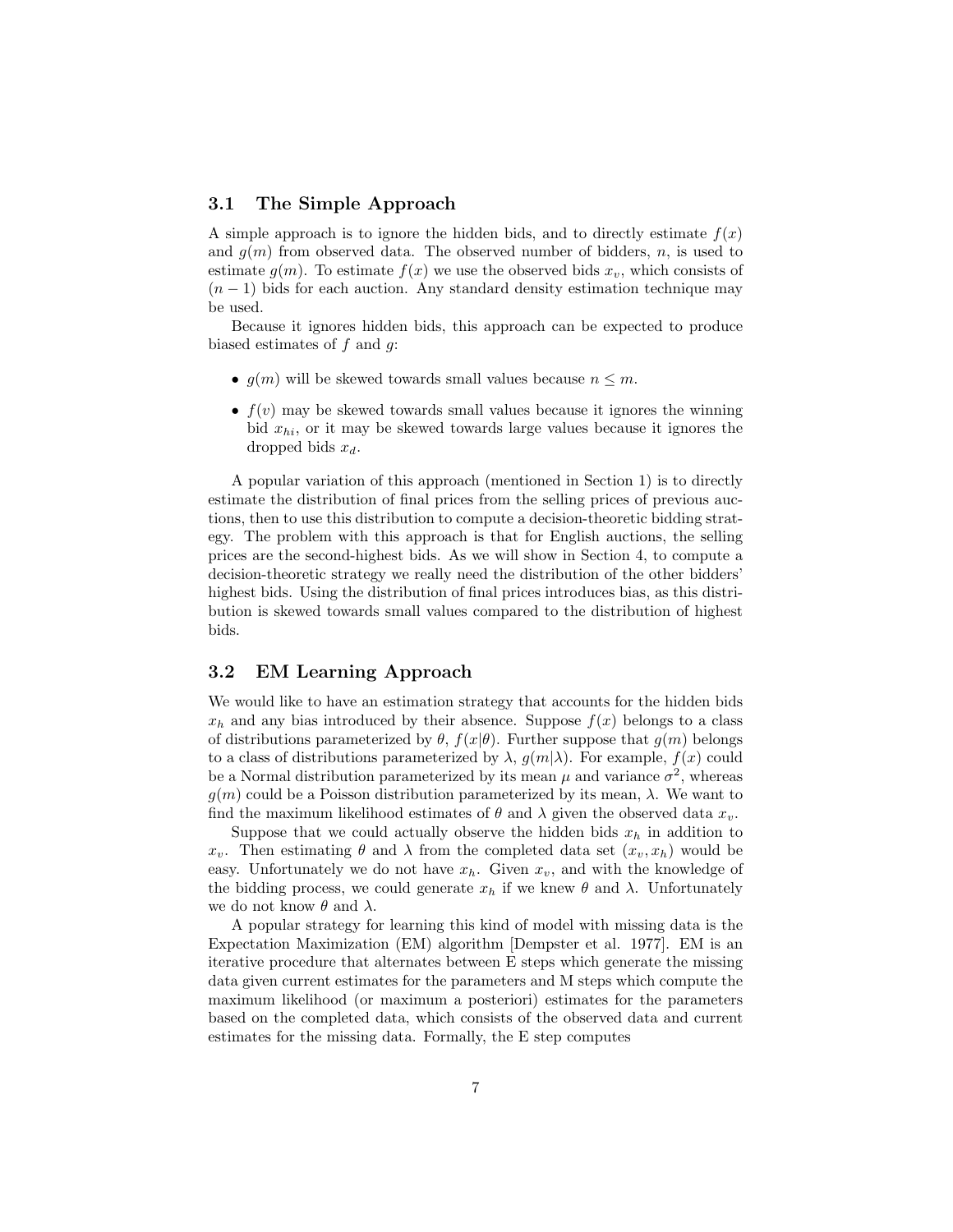$$
Q(\theta) = \int \log(p(x_h, x_v | \theta)) p(x_h | x_v, \theta^{(old)}, \lambda^{(old)}) dx_h,
$$
\n(1)

and the M step solves the optimization

$$
\theta^{(new)} = \arg \max_{\theta}(Q(\theta)).
$$
\n(2)

Analogous computations are done to estimate  $\lambda$ , the parameter for  $g(m|\lambda)$ . The EM algorithm terminates when  $\lambda$  and  $\theta$  converge. It can be shown that EM will converge to a local maximum of the observed data likelihood function  $p(x_v|\theta, \lambda)$ .

EM is a particularly appropriate algorithm in our auction setting with hidden bids, because

- 1. EM was designed for finding maximum likelihood (ML) estimates for probabilistic models with unobserved latent variables.
- 2. EM is especially helpful when the observed data likelihood function  $p(x_v|\theta, \lambda)$ (which we want to maximize) is hard to evaluate, but the ML estimation given complete data  $(x_v, x_h)$  is relatively easy (because the M step corresponds to maximizing the expected log-likelihood of  $(x_v, x_h)$ ). This is exactly the case in our auction setting.

#### 3.2.1 The E Step

The integral in Equation (1) is generally intractable for our complex bidding process. However, we can compute a Monte Carlo approximation of this integral by drawing N samples from the distribution  $p(x_h|x_v, \theta^{(old)}, \lambda^{(old)})$ , and approximating the integral by a small sum over the samples (see e.g. [Andrieu et al. 2003]). Applied to our model, in each E step our task is therefore to generate samples from the distribution  $p(x_h|x_v, \theta^{(old)}, \lambda^{(old)})$ . Recall that  $x_h$  consists of the highest bid  $x_{hi}$  and the dropped bids  $x_d$ .

Given  $\theta^{(old)}$  and the second highest bid (which is observed), the highest bid  $x_{hi}$  can easily be sampled. According to the bidding process described in Section 2, the highest bid was generated by repeatedly drawing from  $f(x|\theta^{(old)})$ until we get a bid higher than the previously highest (now second-highest) bid. This is exactly the rejection-sampling procedure for the distribution  $f(x|\theta^{(old)})$ truncated at the second highest bid and renormalized. For distributions with a simple functional form (e.g. normal distributions), it may be easier to sample directly from the truncated distribution by reversing the CDF (see e.g. [West 1994]).

Sampling the dropped bids  $x_d$  is a more difficult task. We use the following procedure, which is based on simulating the bidding process:

- 1. Sample m from  $g(m|\lambda^{(old)})$ .
- 2. If  $m < n$ , reject the sample and go back to step 1.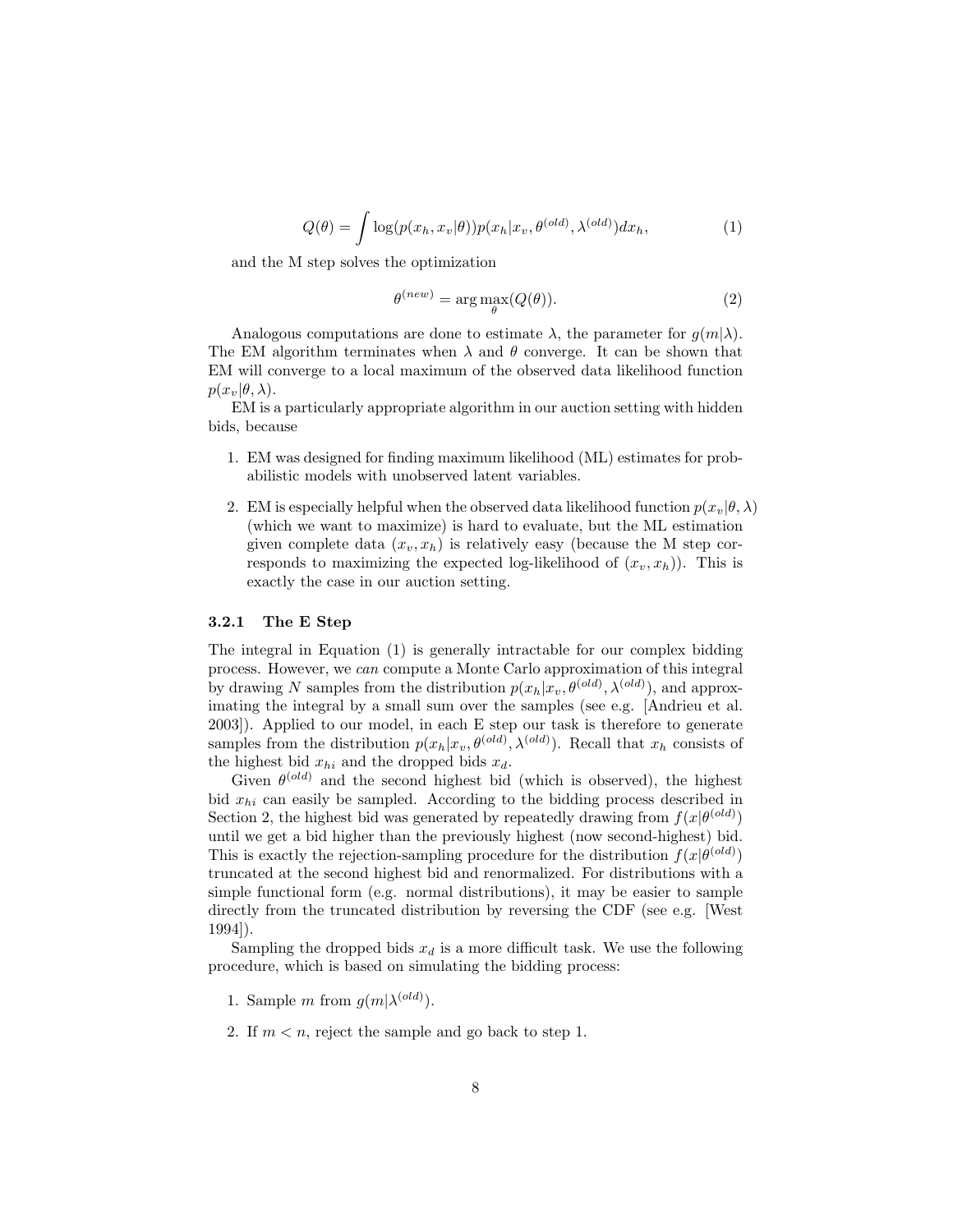- 3. Simulate the bidding process using  $x_v$  and  $m n$  dropped bids:
	- (a) Repeatedly draw a sample bid from  $f(x|\theta^{(old)})$ , and compare it to the current price level. If it is lower than the price level, add the bid to the set of dropped bids  $x_d$ . Otherwise, the current price level is increased to the next visible bid from  $x_v$ .
	- (b) If the number of bids in  $x_d$  exceeds  $m n$ , or if we used up all the bids in  $x<sub>v</sub>$  before we have  $m - n$  dropped bids in  $x<sub>d</sub>$ , we reject this sample and go back to step 1. Only when we used up all bids in  $x_v$ and we have  $m - n$  bids in  $x_d$ , do we accept the sample of  $x_d$ .
- 4. Repeat until we have generated N samples of  $x_d$ .

#### 3.2.2 The M Step

Our task at each M step is to compute the maximum likelihood (ML) estimates of  $\lambda$  and  $\theta$  from  $x_v$  and the generated samples of  $x_h$ . For many standard parametric families of distributions, there are analytical solutions for the ML estimates. For example, if  $f(x)$  is a normal distribution  $N(\mu, \sigma)$ , then given the complete set of bids  $(x_v, x_h)$ , the ML estimate of  $\mu$  is the sample mean, and the ML estimate of  $\sigma$  is the sample standard deviation. If  $g(m)$  is a Poisson distribution, then the ML estimate of the mean parameter  $\lambda$  is the mean of the number of bidders per auction. If analytical solutions do not exist we can use numerical optimization methods such as simulated annealing. If prior distributions on  $\lambda$  and  $\theta$  are available, we may instead compute maximum a posteriori (MAP) estimates, which are point estimates of  $\lambda$  and  $\theta$  that maximize their posterior probabilities.

### 3.3 Learning Distributions in a Game-Theoretic Setting

The approach we just described is decision-theoretic because we estimate the distribution of bid amounts without considering how other agents would react to our behavior. What if we want to take a game-theoretic approach? Athey and Haile [2002] discussed estimation in the game-theoretic setting, however they generally assume that the number of bidders is known (there is a brief discussion of unknown number of bidders, but it is not relevant to our online auction setting).

Let  $f(v)$  be the distribution of bidder's *valuations* (instead of bid amounts), and let  $g(m)$  denote the distribution of number of bidders, as before. Given a bidder's valuation  $v$ , her bid amount in the game-theoretic setting is given by the Bayes-Nash equilibrium of the auction game. Many (but not all) auction games have symmetric pure strategy equilibria. Assume there is a symmetric pure strategy equilibrium given by the bid function  $b(v|f, g)$ . Our task is to estimate  $f(v)$  and  $g(m)$  given the observed bids.

We can use an EM learning algorithm similar to the one in Section 3.2 to estimate  $f(v|\theta)$  and  $g(m|\lambda)$ , where  $\theta$  and  $\lambda$  are parameters for f and g: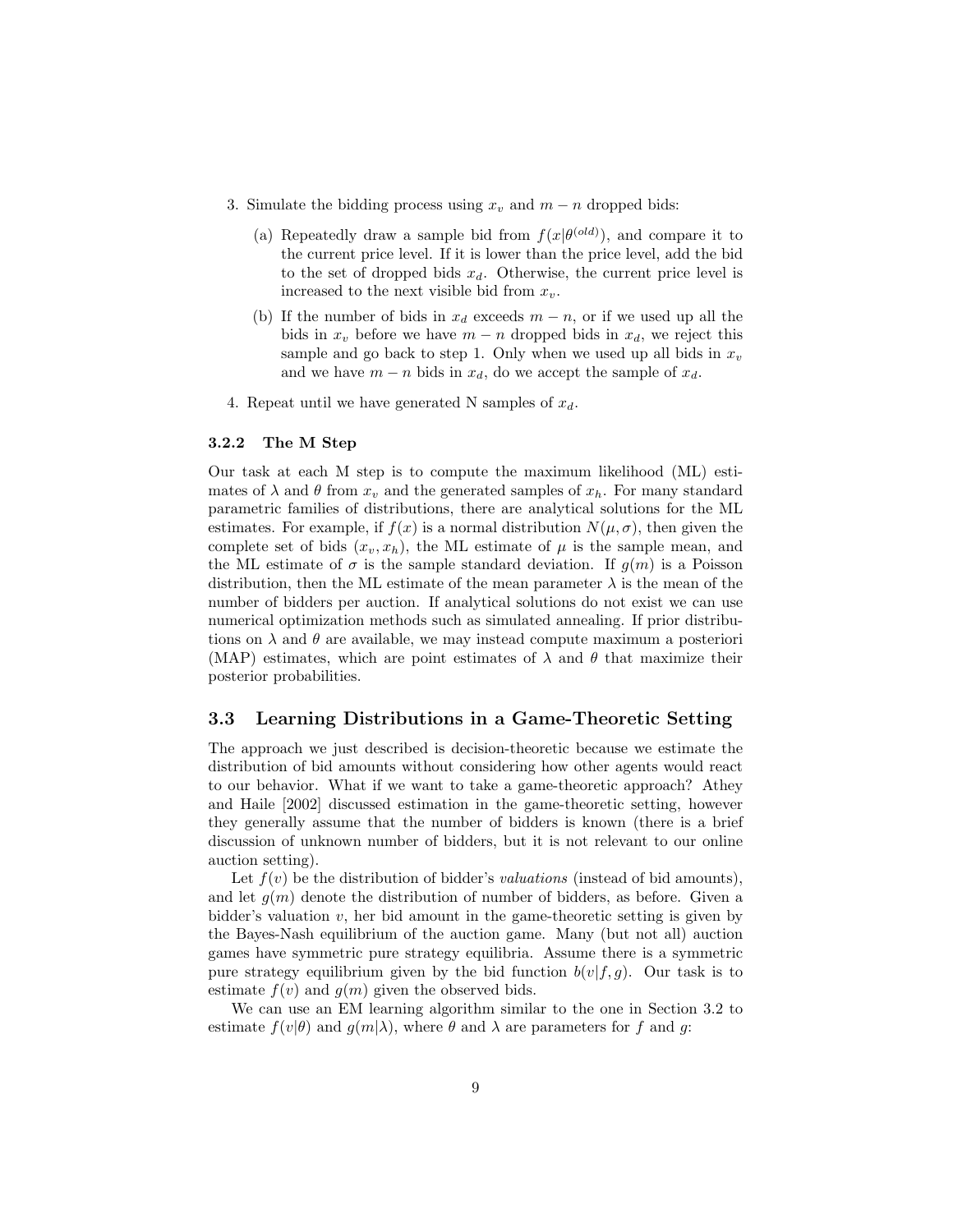- E step: for each auction with observed bids  $x_v$ :
	- Compute observed bidders' valuations  $v_y$  from  $x_y$  by inverting the bid function.<sup>5</sup>
	- Generate bidders with valuations  $v_h$  who place hidden bids  $x_h$  =  $b(v_h|f^{(old)},g^{(old)})$ . This is done by a similar procedure to the one in Section 3.2.1 that simulates the auction's bidding process.
- M step: update  $\theta$  and  $\lambda$  to maximize the likelihood of the valuations  $(v_v, v_h)$ .

# 4 Constructing a Bidding Agent

In Sections 2 and 3 we presented a model of the bidding process for a single auction, and proposed methods to estimate the distributions of bids and number of bidders in an auction. But our work is not done yet: how do we make use of these estimated distributions to compute a bidding strategy?

If we only participate in one English auction, bidding is simple: under the IPV model it is a dominant strategy to bid up to our valuation for the item, and we do not even need to estimate the distributions. However if we are interested in more complex environments, good estimates of the distributions  $f(x)$  and  $g(m)$  are essential for computing a good bidding strategy. In this section we discuss two such environments: finitely-repeated online auctions and unrepeated online auctions without proxy bidding. We consider the first problem from a decision-theoretic point of view, and take a game-theoretic approach to the second problem.

### 4.1 A Decision-Theoretic Approach to Repeated Auctions

In this section we develop a decision-theoretic bidding agent for finitely repeated auctions. We choose this setting because it is a reasonable model of the decisiontheoretic problem we would face if we wanted to buy one item from an online auction site. Our estimation algorithm can straightforwardly be applied to more complex decision-theoretic models such as infinite horizon models with discount factors and combinatorial valuation models.

#### 4.1.1 The Auction Environment

Suppose we only want to buy one item (say a Playstation 2) in an environment (say eBay) where multiple auctions for similar, but not necessarily identical, Playstation 2 systems are held regularly. Recall that we have assumed that utility is quasilinear: thus if we successfully win one item, our utility will be equal to our valuation for the item minus the price we paid. So our bidding

 $5$ If the bidding function does not have a single-valued inverse function, or if the equilibrium has mixed strategies, we just generate bidders with valuation  $v<sub>v</sub>$  that would likely bid  $x<sub>v</sub>$  under the equilibrium.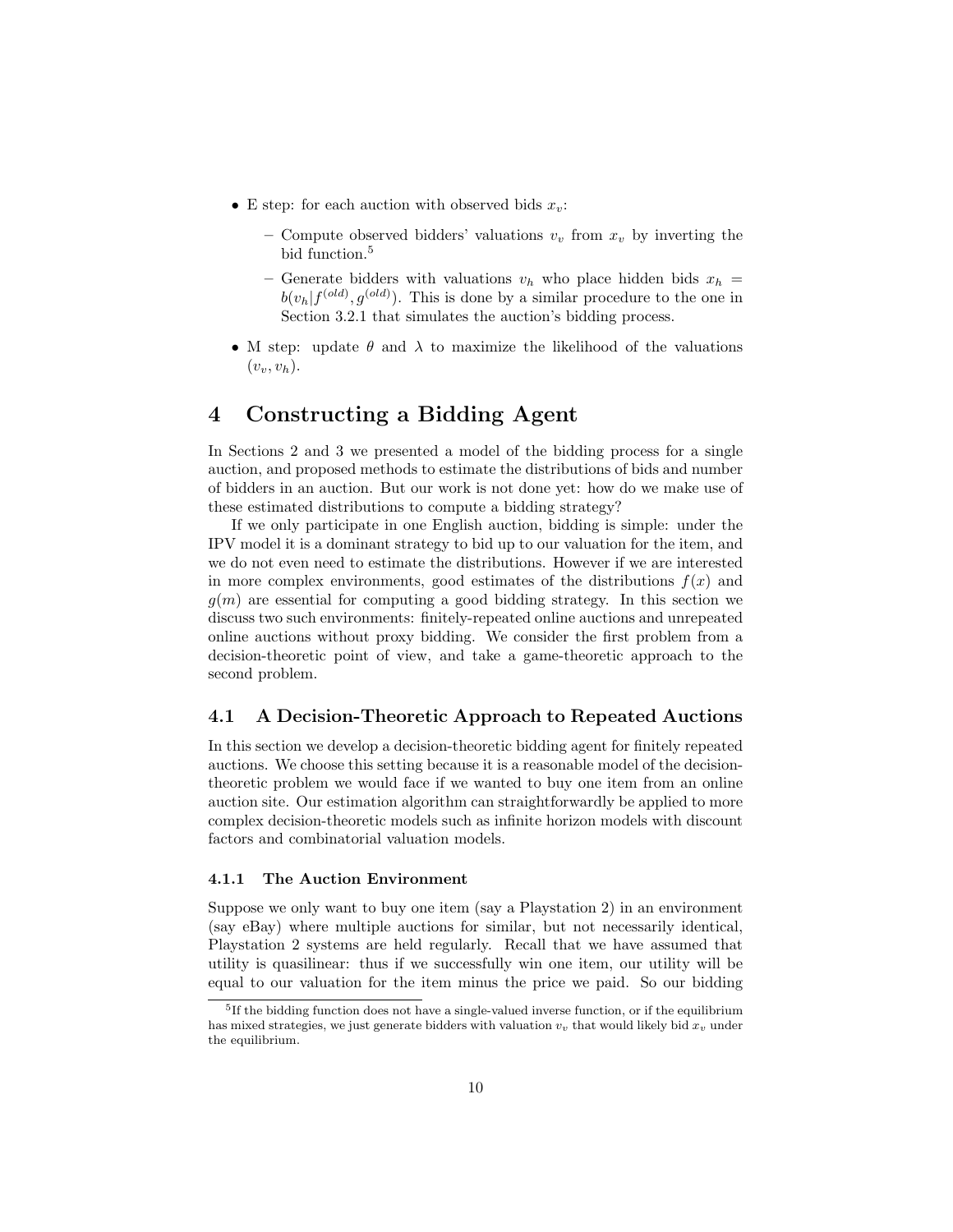agent's task is to compute a bidding strategy that will maximize this utility. Assume that we are only interested in the first  $k$  auctions that will be held after we arrived at the auction site. One motivation for such a restriction is that we prefer to have the item within a bounded amount of time. If we fail to win an item from the  $k$  auctions, we lose interest in the item and leave the auction site, and our utility is 0. (Alternatively, we could say that if we fail to win an auction then we could buy the item from a store after leaving the auction site, in which case we would get some other known and constant amount of utility.)

Some of the  $k$  auctions may overlap in time, but since eBay auctions have strict closing times, this can be modeled as a sequential decision problem, where our agent makes bidding decisions right before each auction closes. Number the auctions  $1 \dots k$  according to their closing times. Let  $v_i$  denote our valuation for the item from auction  $j$ . Note that this allows the items in the auctions to be non-identical. Let  $b_i$  denote our agent's bid for auction j. Let  $U_i$  denote our agent's expected payoff from participating in auctions  $j \dots k$ , assuming we did not win before auction j. Let  $U_{k+1}$  be our payoff if we fail to win any of the auctions. For simplicity we define  $U_{k+1} = 0$ , though the analysis would be similar for any constant value. Suppose that for each auction  $j$  the number of other bidders is drawn from  $g_i(m)$  and each bidder's bid is drawn from  $f_i(x)$ . Since each auction  $j$  is an English auction, only the highest bid from other bidders affects our payoff. Let  $f_j^1(x)$  and  $F_j^1(x)$  respectively denote the probability density function and cumulative density function (CDF) of the highest bid from other bidders in the  $j^{\text{th}}$  auction. Then

$$
F_j^1(x) = \sum_{m=2}^{\infty} g_j(m) (F_j(x))^m,
$$

where  $F_j(x)$  is the CDF of  $f_j(x)$ . Now  $U_j$  can be expressed as the following function of the future bids  $b_{j:k} = (b_j, \ldots, b_k)$  and valuations  $v_{j:k} = (v_j, \ldots, v_k)$ :

$$
U_j(b_{j:k}, v_{j:k}) = \int_{-\infty}^{b_j} (v_j - x) f_j^1(x) dx + (1 - F_j^1(b_j)) U_{j+1}(b_{j+1:k}, v_{j+1:k}) \quad (3)
$$

The first term in Equation (3) is the expected payoff from the  $j<sup>th</sup>$  auction; the second term is the expected payoff from the later auctions.

#### 4.1.2 The Optimal Strategy

Greenwald and Boyan [2004] and Arora et al. [2003] have analyzed similar auction models. Following similar reasoning, we can derive the optimal bidding strategy for our auction model. Let  $b_{j:k}^*$  be the optimal bidding strategy for auctions  $j, \ldots, k$ . Let  $U_j^*(v_{j:k})$  denote the expected payoff under optimal strategy, i.e.  $U_j^*(v_{j:k}) = U_j(\dot{b}_{j:k}^*, v_{j:k})$ . We can optimize  $U_j$  by working from the  $k^{\text{th}}$ auction to the first one in a manner similar to backward induction. By solving the first-order conditions of  $U_j$ , we obtain the optimal bidding strategy: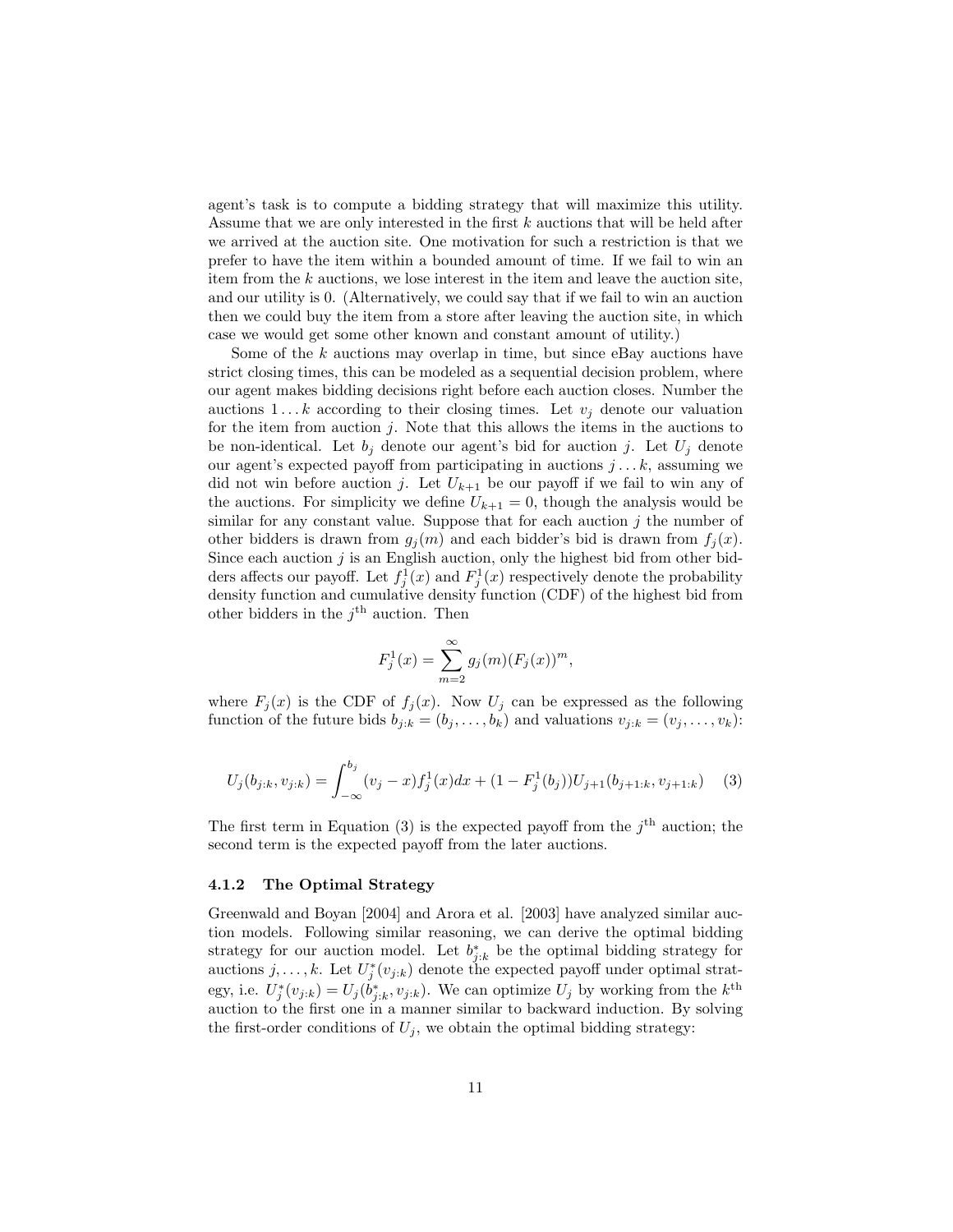$$
b_j^* = v_j - U_{j+1}^*(v_{j+1:k})
$$
\n(4)

In other words, our agent should shade her bids by the "option value", i.e. the expected payoff of participating in future auctions. The exception is of course the  $k^{\text{th}}$  auction; in this case there are no future auctions and the optimal bid is  $b_k^* = v_k$ . Thus we see that the standard result that honest bidding is optimal in an unrepeated auction is recovered as the special case  $k = 1$ .

The computation of the optimal bidding strategies requires the computation of the expected payoffs  $U_j^* = U_j(b_{j:k}^*, v_{j:k})$ , which involves an integral over the distribution  $f_j^1(x)$  (Equation 3). In general this integral cannot be solved analytically, but we can compute its Monte Carlo approximation if we can sample from  $f_j^1(x)$ . If we can sample from  $f_j(x)$  and  $g_j(m)$ , we can use the following straightforward procedure to generate a sample from  $f_j^1(x)$ :

- 1. draw m from  $g_i(m)$ ;
- 2. draw m samples from  $f_i(x)$ ;
- 3. keep the maximum of these  $m$  samples.

The bidding strategy  $b_{1:k}^*$  computed using Equations (4) and (3) is optimal, provided that the distributions  $f_j(x)$  and  $g_j(m)$  are the correct distributions of bids and number of bidders for all  $j \in 1...k$ . Of course in general we do not know the true  $f_i(x)$  and  $g_i(m)$  and the focus of this paper is to estimate the distributions from the bidding history and use the estimated distributions to compute the bidding strategy. As a result, the computed bidding strategy should be expected to achieve less than the optimal expected payoff. However, it is reasonable to think that better estimates of  $f(x)$  and  $g(m)$  should give bidding strategies with higher expected payoffs. This is confirmed in our experiments across a wide range of data sets, which we discuss in Section 5.

#### 4.1.3 Auctions that Overlap in Time: Exploiting Early Bidding

We observe that while the optimal bid in auction j does not depend on  $f_j^1$ , it does depend on  $f_l^1$  for  $l > j$ . So far we have been estimating  $f_l^1(x)$  using  $f_l(x)$ and  $g_l(m)$ . In practice, auctions overlap in time, and we often observe some early bidding activity by other bidders in auctions  $j+1, \ldots, k$  before we have to make a bid on auction  $j$ . This extra information allows us to make even more informed (posterior) estimates on  $f_l^1(x)$ ,  $l > j$ , based on  $f_l(x)$ ,  $g_l(m)$  and the observed bids for auction  $l$ , which leads to a better bid for auction  $j$ .

Suppose we have observed  $n-1$  early bids, denoted by  $x_v$ ; the current highest bid  $x_{hi}$  is not revealed (but can be sampled from  $f(x)$  truncated at the current price). Since the auction is not over, there will be some set of future bids  $x_{future}$  (possibly empty). When the auction closes, the highest bid from the other bidders will be  $\max\{x_{hi}, x_{future}\}.$  We can generate  $x_{future}$  if we know the number of future bids. We know the total number of bids m is drawn from  $g(m)$ ,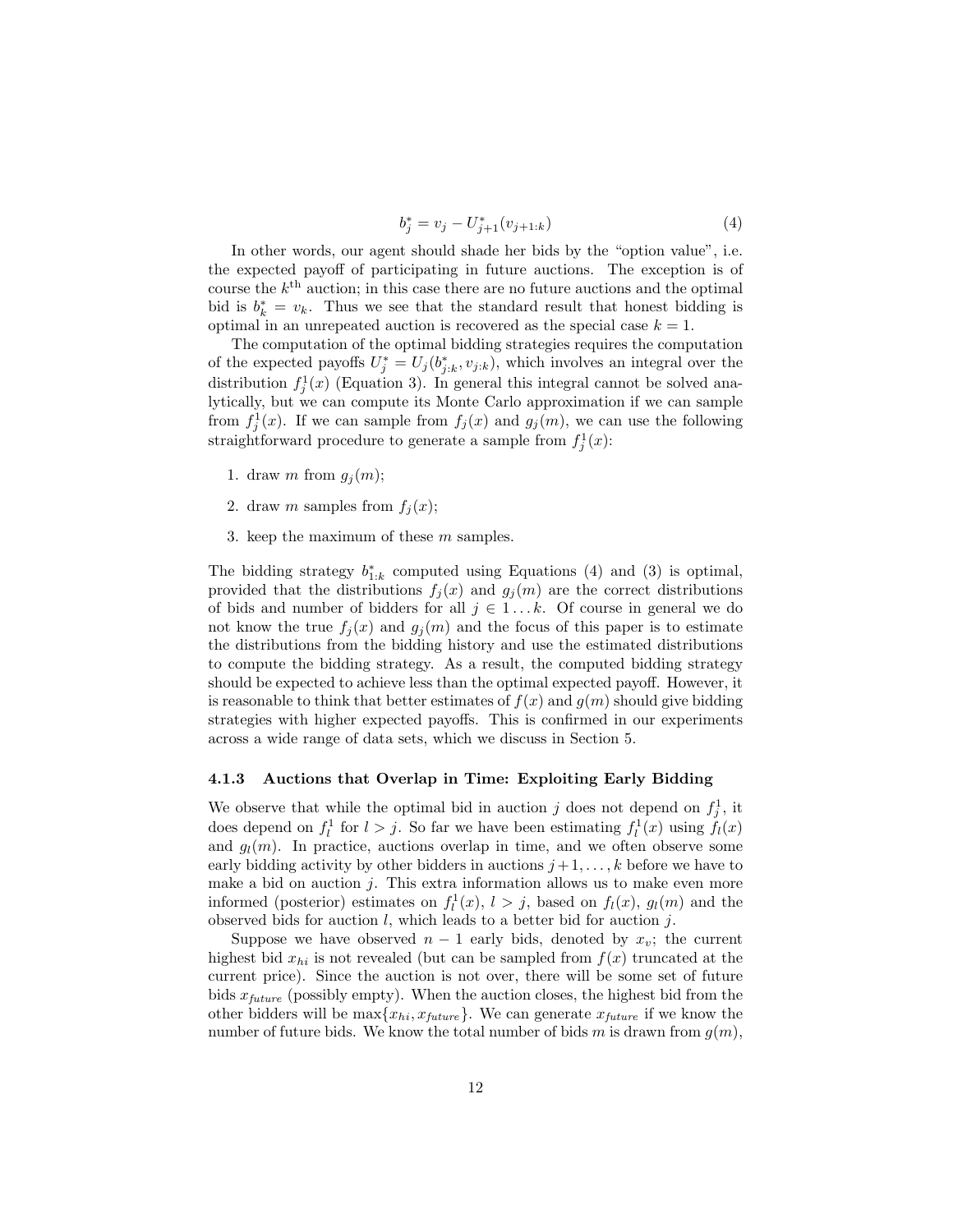and the number of bids made so far is  $n + |x_d|$ , where  $x_d$  are the dropped bids so far, so the number of future bids is  $m - n - |x_d|$ . Now we have a procedure that samples from  $f^1(x)$ :

- 1. Simulate the auction using our model in Section 2 to generate  $x_d$ , the dropped bids so far.
- 2. Sample the total number of bids m from  $g(m)$ .
- 3. Compute the number of future bids,  $m n |x_d|$ .
	- (a) If this quantity is negative, reject the sample.
	- (b) Otherwise generate  $x_{future}$  as  $(m n |x_d|)$  bids drawn from  $f(x)$ .
- 4. Generate  $x_{hi}$  and take the maximum of  $x_{future}$  and  $x_{hi}$ .

## 4.2 A Game-Theoretic Approach to Bidding in Online Auctions without Proxies

In Section 4.1 we discussed building a decision-theoretic bidding agent for repeated English auctions. What happens if we try to use the game-theoretic approach on our auction model to build an agent that plays a Bayes-Nash equilibrium of the auction game?

The difficulty turns out to be identifying the equilibrium. If each bidder other than our agent only participates in one auction, then the situation is easy. In this case the other bidders' dominant strategies will be to bid truthfully up to the amount of their valuations. Assuming all bidders follow this dominant strategy as a game-theoretic approach would have us do, we find that the distribution of bids is the same as the distribution of valuations. Thus, our agent's strategy should be the same as the decision-theoretic optimal strategy described in Section 4.1.2. It is easy to verify that this strategy together with the other players' truthful bidding forms a Bayes-Nash equilibrium.

If the other bidders participate in more than one auction then the equilibrium strategy gets more complex, both strategically and computationally. Milgrom and Weber [2000] have derived equilibrium strategies for sequential auctions under some strong simplifying assumptions, such as identical items, a fixed number of bidders, and all bidders entering the auctions at the same time. In an online auction setting, these assumptions are not reasonable: the items are often heterogenous, the number of bidders is unknown ex ante, and bidders have different entry times and exit policies. The equilibrium strategy in the general case is not known. Therefore, it is an open problem to find a game-theoretic model for repeated online auctions that is realistic and yet still tractable.

#### 4.2.1 Online Auctions without Proxies

Because of the difficulties described above, we turn to a slightly different auction setting in order to show how our distribution learning techniques can be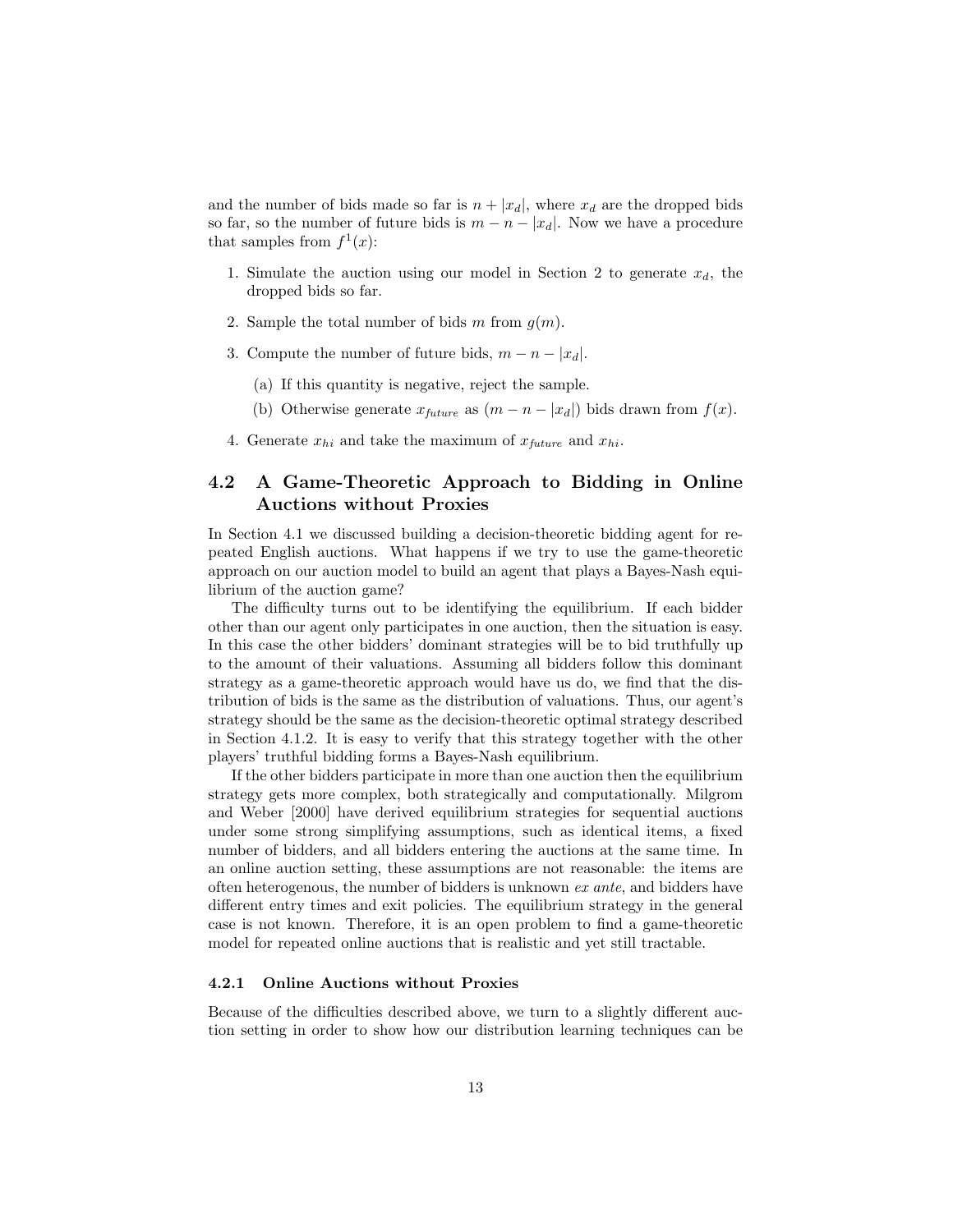used to build a game-theoretic bidding agent. Specifically, we will consider an online auction setting which differs in one crucial respect from the setting defined in Section 2. Bidders still participate in an online ascending auction against an unknown number of opponents and still arrive and bid sequentially; however, now we add the restriction that bidders cannot place proxy bids. Instead, bidders can now place only a single bid before they leave the auction forever; the game now takes on a flavor similar to a first-price auction, but with different information disclosure rules. We chose this game because it has hidden-bid characteristics similar to the online auctions we discussed earlier, but at the same time it also has a known, computationally tractable—and yet non-trivial—Bayes-Nash equilibrium.

More formally, suppose that there are  $m$  potential bidders interested in a single item. The number m is drawn from a distribution  $g(m)$ , and is observed by the auctioneer but not the bidders. Bidders have independent private valuations, drawn from the distribution  $f(v)$ . A bid history records every bid which is placed along with the bid amount, and is observable by all bidders. The auction has the following rules:

- The auctioneer determines a random sequential order to use in approaching bidders.
- Each bidder is approached and asked to make a bid. Each bidder is asked once and only once.
- When asked, a bidder has to either make a bid which is at least the current highest bid plus a constant minimum increment  $\delta$ , or decide not to bid.
	- 1. If the bidder places a bid, it is recorded in the bidding history.
	- 2. Otherwise, no record is made of the fact that the auctioneer approached the bidder.
- The auction ends after the last bidder makes her decision. The highest submitted bid wins, and the winner pays her bid amount. The winner's utility is her valuation minus her payment; other bidders get zero utility.

#### 4.2.2 Computing Equilibrium Strategies

We now turn to the construction of a game-theoretic bidding agent for the auction described in Section 4.2.1. We begin by supposing that the distributions  $f(v)$  and  $g(m)$  are common knowledge, which allows us to treat the auction as a Bayesian game and find its Bayes-Nash equilibrium.

Suppose there exists a pure-strategy equilibrium of this game. Consider bidder  $i$  with valuation  $v$ , who is asked to make the next bid when the bidding history is  $x_v$ . Denote  $b(v|x_v)$  the equilibrium bidding strategy. Before we compute  $b(v|x_v)$ , let us first eliminate dominated strategies. As in classical sealed-bid first-price auctions, it is obvious that we should never bid higher than our valuation v. Let  $b_o$  denote the highest submitted bid so far, thus  $b_o + \delta$  is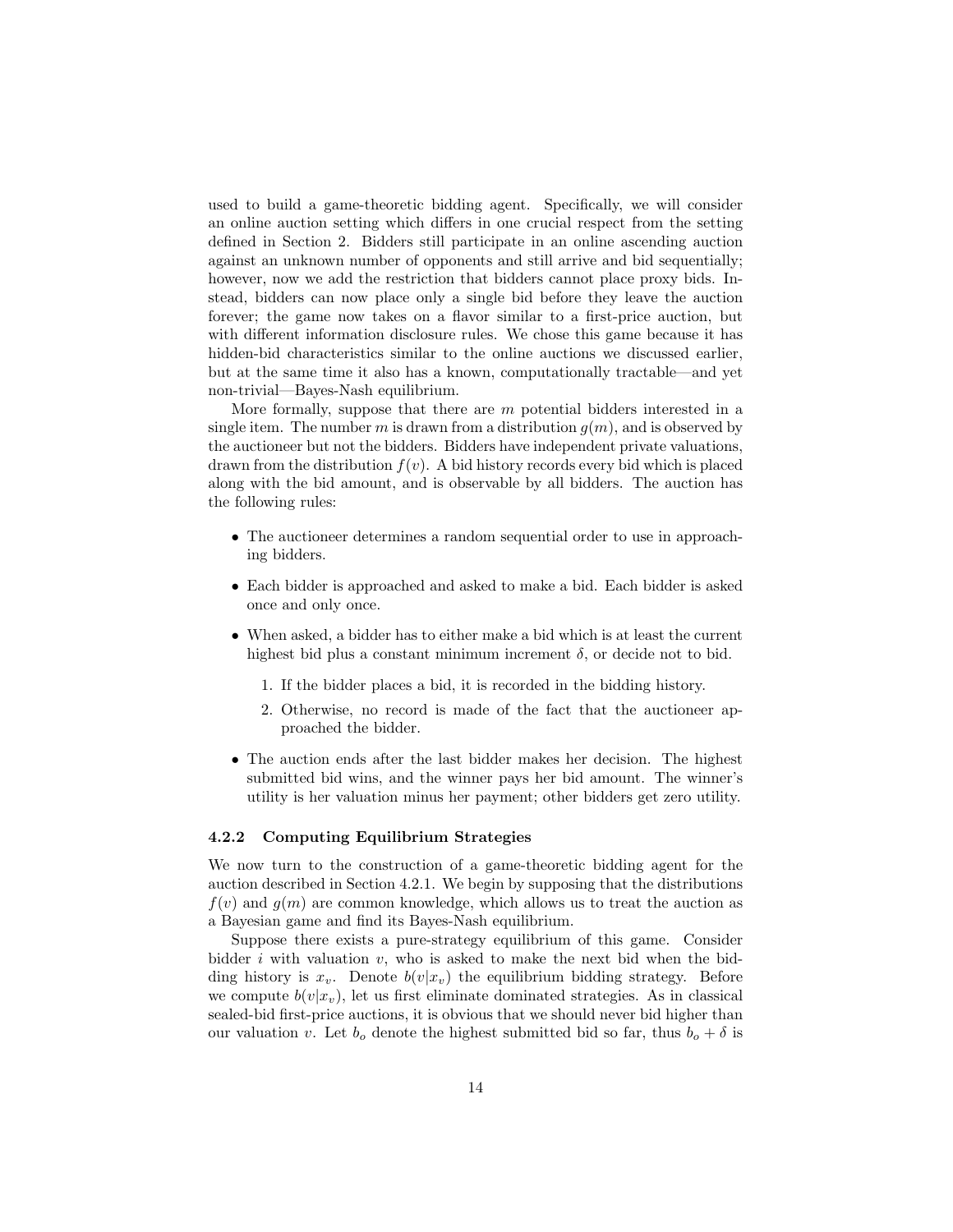the minimum bid amount. It immediately follows that if  $v < b<sub>o</sub> + \delta$  then we should not bid. On the other hand, if  $v \ge b_o + \delta$ , then we have non-negative expected payoffs by making a bid (as long as we bid below  $v$ ).

Define as P the class of strategies which take the following form:

- if  $v < b<sub>o</sub> + \delta$ , then do not bid
- if  $v \ge b_o + \delta$ , then bid an amount in the interval  $[b_o + \delta, v]$

Following the above reasoning, any strategy not in  $P$  is weakly dominated. Thus, in equilibrium all bidders will play some strategy in P. Suppose bidder i's valuation is  $v \ge b_o + \delta$ . Thus she places a bid  $b \in [b_o + \delta, v]$ . Note that bidder  $i$ 's expected payoff depends on her valuation, her bid  $b$ , and what future bidders do. Since future bidders play strategies in  $P$ , we know i will be outbid if and only if at least one future bidder has valuation greater than or equal to  $b+\delta$ . In other words, as long as everyone plays a strategy in  $P$ , a bidder's expected payoff depends on future bidders' valuations but not their exact bidding functions.

Denote by  $m_f$  the number of future bidders, and denote by  $p_o = Pr(m_f =$  $0|x_v\rangle$  the probability that there will be no future bidders. Let  $F^1(v)$  be the CDF of the (posterior) distribution of the highest future bid given  $x_v$ , conditioned on having at least one future bidder. In other words,

$$
F^{1}(v) = E_{m_{f}|m_{f}>0}[F(v)^{m_{f}}]
$$
\n(5)

where  $F(v)$  is the CDF of the value distribution.  $F<sup>1</sup>$  and  $p<sub>o</sub>$  depend on the posterior distribution of the number of future bidders,  $Pr(m_f | x_v)$ . If we can generate samples of  $m_f$ , then  $F^1$  and  $p_o$  can be straightforwardly approximated. Note that the set of bidders consists of past bidders (observed and hidden), the current bidder, and future bidders. Thus we can generate  $m<sub>f</sub>$  using essentially the same procedure as described in Section 4.1.3, by drawing m from  $g(m)$ , simulating the auction so far to get the number of already dropped bids  $|x_d|$ , then letting  $m_f = m - |x_v| - |x_d| - 1$ . Note that we do not need to know the exact equilibrium strategy to generate the hidden bidders; the knowledge that the equilibrium strategy is in  $P$  is enough to determine whether a bidder should bid or not.

Now we can write the expected payoff  $U(b, v)$  as:

$$
U(b, v) = (1 - po)F1(b + \delta)(v - b) + po(v - b)
$$
 (6)

Since v is fixed for each bidder,  $U(b, v)$  is then a function of b. We can then use any standard numerical technique for function maximization in order to find the optimal  $b^* \in [b_o + \delta, v]$  that maximizes U.

Theorem 1 It is a Bayes-Nash equilibrium of our auction setting for all bidders to follow the strategy:

- if  $v < b_0 + \delta$ , do not bid.
- if  $v \ge b_o + \delta$ , bid  $b^* = \arg \max_{b \in [b_o + \delta, v]} U(b, v)$ .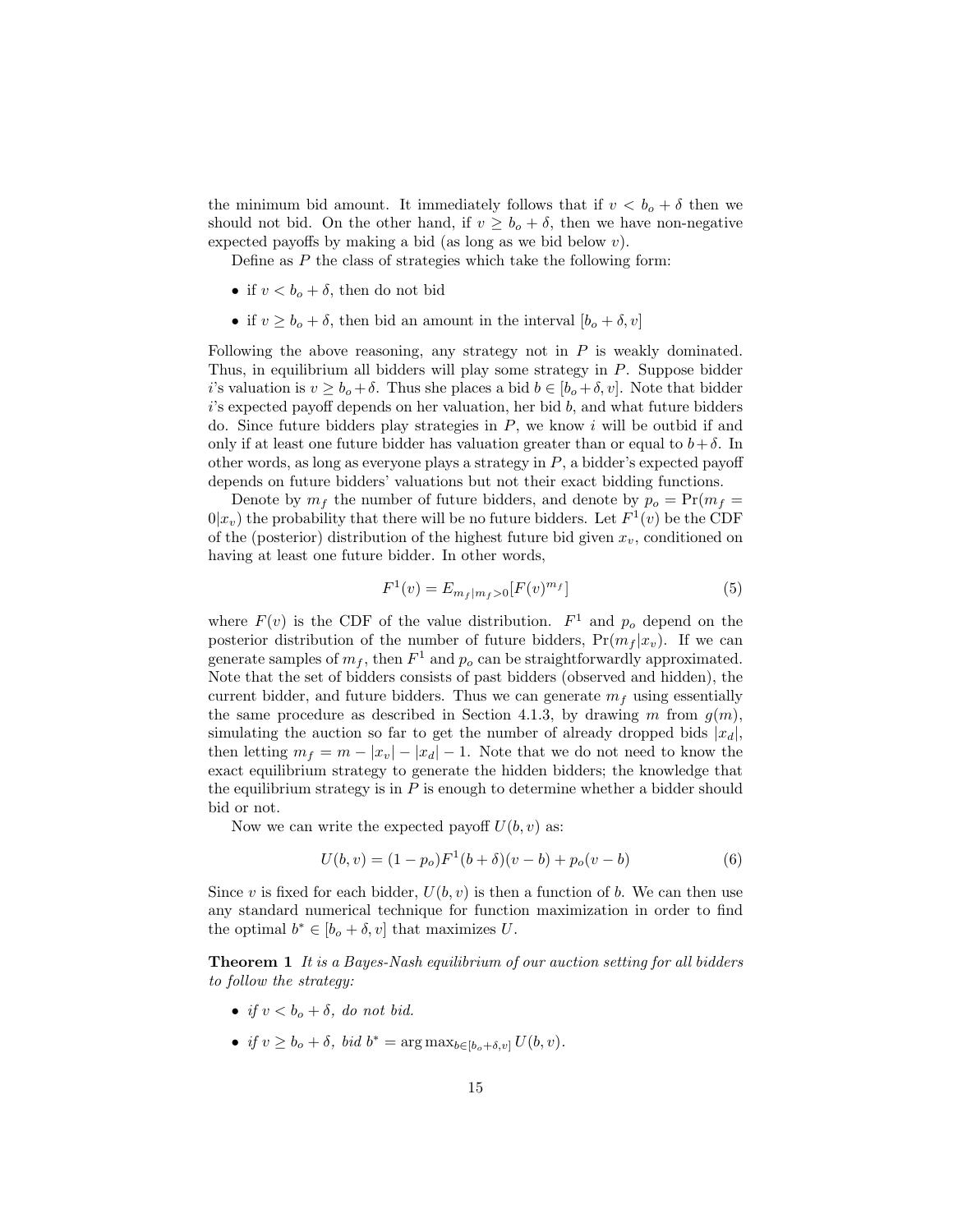The proof is straightforward: first observe that this strategy is in  $P$ . We have showed above that if everyone else is playing a strategy in  $P$ , then  $b^*$  as defined will maximize the bidder's utility. It follows that if everyone is playing the above strategy, then each bidder is playing a best response to the other bidders' strategies and so we have an equilibrium.

#### 4.2.3 Learning the Distributions

At the beginning of Section 4.2.2 we assumed that the distributions  $f(v)$  and  $q(m)$  were commonly-known. Now we relax this assumption. We assume that we have access to the bidding histories of  $K$  past auctions, and consider the problem of learning the distributions.

As in our online English auctions, some information is hidden from the bidding history: the number and valuations of the bidders who decided not to bid. As discussed in Section 3.1, the simple approach of ignoring these hidden bidders could be expected to introduce bias to the estimates of f and g. Furthermore, the observed bids are not equal to the bidders' valuations; as shown above the equilibrium bid is always lower than the valuation.

To correctly account for the hidden information, we use our EM algorithm for game-theoretic settings, as described in Section 3.3. To implement the EM algorithm, an important subproblem is reversing the equilibrium bidding strategy. Formally, given a complete bidding history  $x<sub>v</sub>$  of an auction and the current estimates  $f(v|\theta)$  and  $g(m|\lambda)$ , compute the corresponding valuations  $v_v$  such that bidders with valuations  $v_v$  playing the equilibrium strategy would have placed the bids  $x_{\nu}$ .

Consider each bid  $b_i \in x_v$ . Denote by  $b_o$  the previous observed bid. From Section 4.2.2 we know that  $b_i = \arg \max_{b \in [b_o + \delta, v]} U(b, v)$ . There are two cases:

1. If  $b_i > b_o + \delta$ , then  $b_i$  must be a local maximum in  $[b_o + \delta, v]$  satisfying the first-order condition  $\frac{\partial U(b,v)}{\partial b} = 0$ . Solving for v, we get

$$
v = b_i + \frac{F^1(b_i + \delta) + p_o/(1 - p_o)}{f^1(b_i + \delta)}
$$
(7)

where  $f^1$  is the derivative of  $F^1$ . We can numerically approximate  $F^1$ ,  $f^1$ and  $p<sub>o</sub>$  by generating samples of  $m<sub>f</sub>$  in the same way as in Section 4.2.2.

2. Otherwise,  $b_i = b_o + \delta$ . Intuitively, this means that the bidder's valuation is high enough to make a bid (i.e.  $v \geq b_o + \delta$ ), but not high enough to fall into Case 1. Any bidder with a valuation in the interval

$$
\left[b_o + \delta, \quad b_o + \delta + \frac{F^1(b_o + \delta) + p_o/(1 - p_o)}{f^1(b_o + \delta)}\right]
$$

would bid in this way. Thus we generate samples of  $v$  by drawing from  $f(v|\theta)$  truncated to the above interval.

Once the EM algorithm has estimated the distributions  $f$  and  $g$ , our agent can use these distributions to compute the Bayes-Nash equilibrium strategy as described in Section 4.2.2.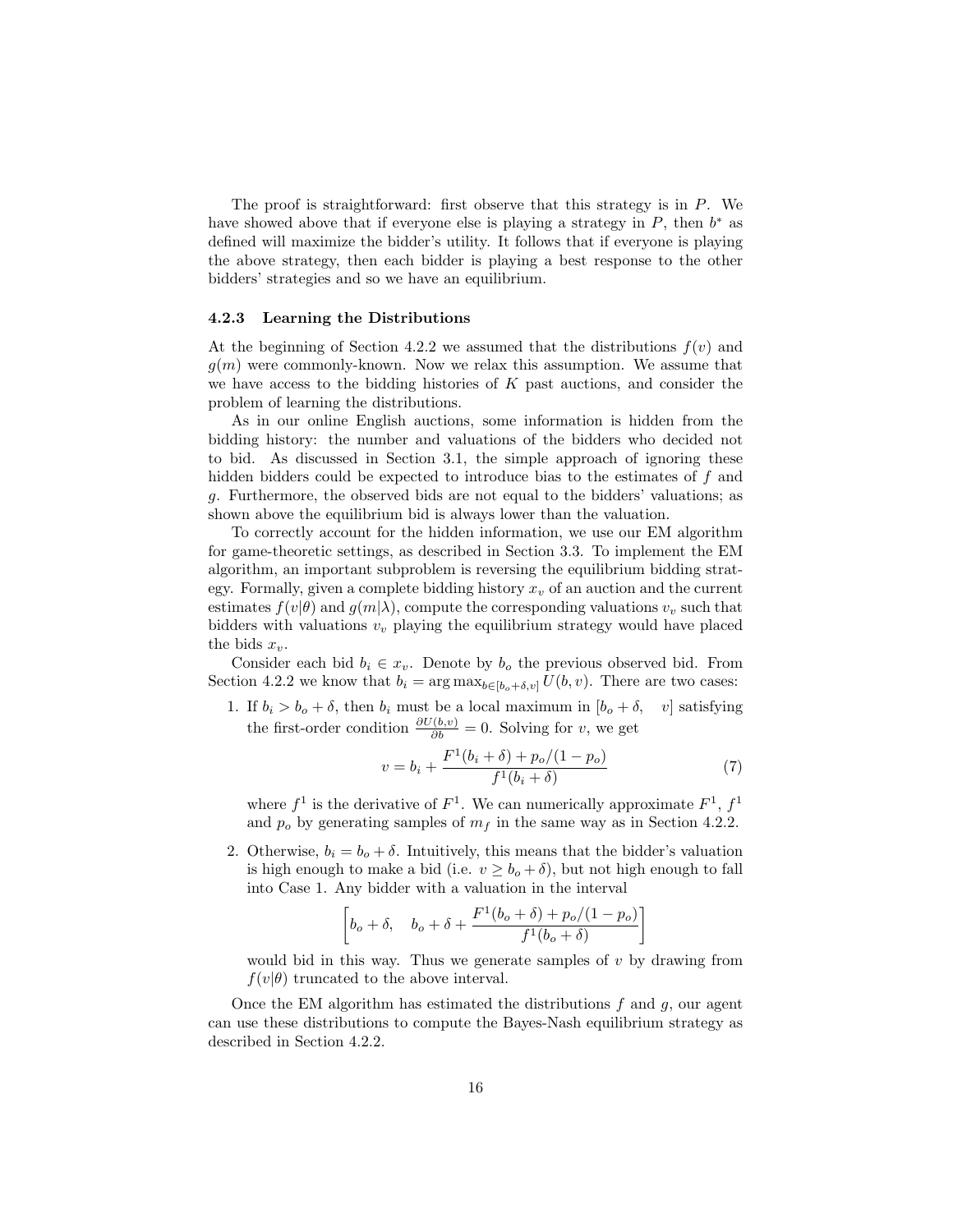# 5 Experiments

We evaluated both our EM learning approach and the simple approach  $6$  on several synthetic data sets and on real world data collected from eBay. We compared the approaches in three ways:

- 1. Which approach gives better estimates of the distributions  $f(x)$ ,  $g(m)$  and  $f^{1}(x)$ ? This is important because better estimation of these distributions should give better results, regardless of whether agents take a decisiontheoretic approach or a game-theoretic approach to bidding. We measure the closeness of an estimated distribution to the true distribution using the Kullback-Leibler (KL) Divergence from the true distribution to the estimated distribution. The smaller the KL Divergence, the closer the estimated distribution to the true one.
- 2. For repeated online auction data, which approach gives better expected payoff under the decision-theoretic bidding model, as described in Section 4.1?
- 3. For data from online auctions without proxies, which approach gives closer estimates to the Bayes-Nash equilibrium under the game-theoretic bidding model (i.e., computes  $\epsilon$ -equilibria for smaller values of  $\epsilon$ ), as described in Section 4.2?

Our experiments show that the EM learning approach outperforms the simple approach in all three ways, across a wide range of data sets.

### 5.1 Repeated Online Auctions

In this section we consider repeated online auctions, and thus attempt to answer the first two questions above. We present results from four data sets:

- Data Set 1 has auctions of identical items, and we know the family of distributions that  $f(x)$  and  $g(m)$  belong to.
- Data Set 2 has auctions of non-identical items, but we know the bid distribution  $f(x)$  is influenced linearly by an attribute a.
- Data Set 3 has auctions of identical items, but we do not know what kind of distributions  $f(x)$  and  $g(m)$  are. We use nonparametric estimation techniques to estimate the distributions.
- Data Set 4 is real-world auction data on identical items, collected from eBay.

 $6$ We also looked at the variant of the simple approach that directly estimates the distribution  $f^1(x)$  using the selling prices. Our results show that this approach consistently underestimates  $f^1(x)$  as expected, and its performance is much worse than both the EM approach and the simple approach. To avoid clutter, detailed results on this approach are not shown.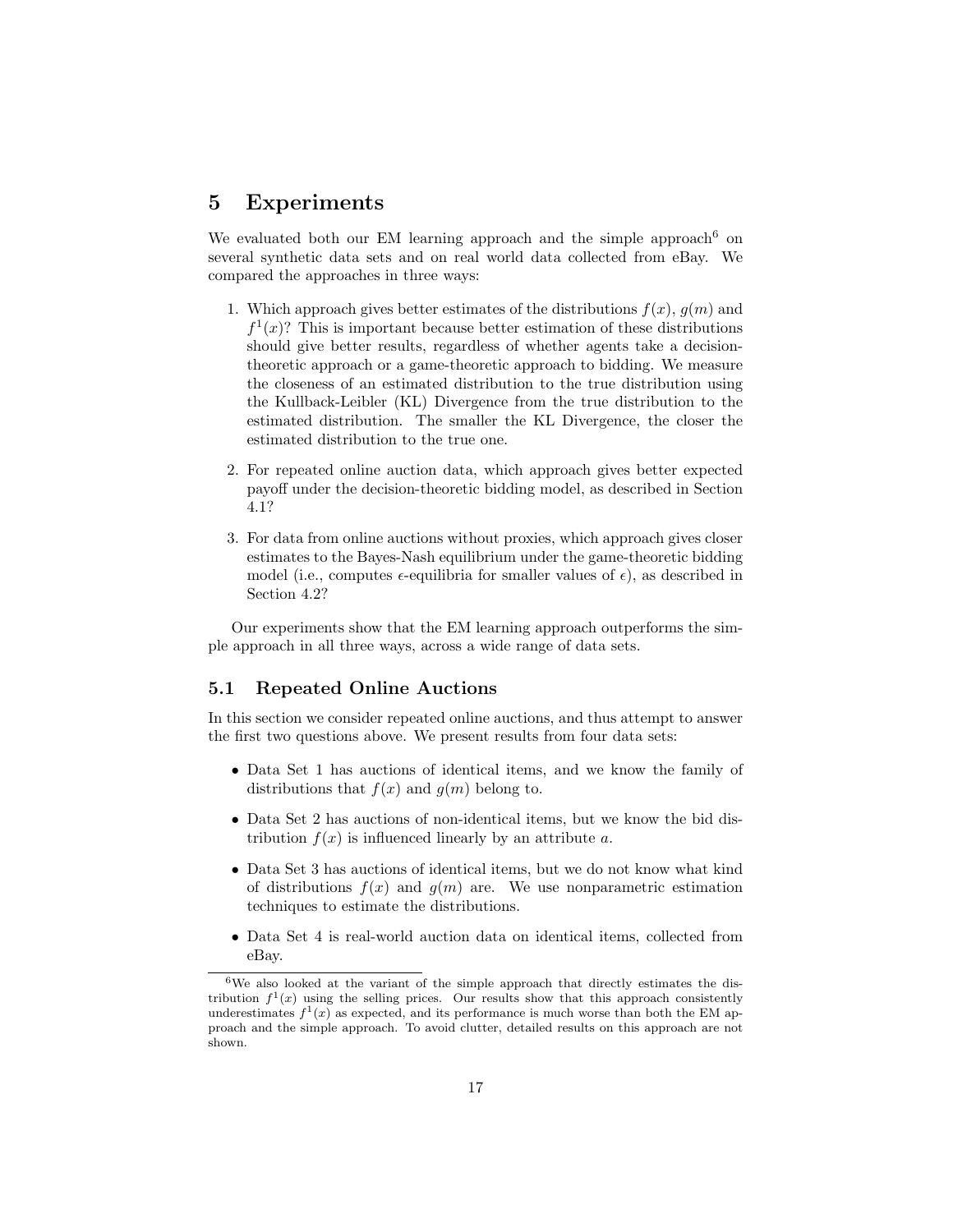#### 5.1.1 Synthetic Data Set 1: Identical Items

In this data set, the items for sale in all auctions are identical, so the number of bidders and bid amounts come from stationary distributions  $g(m)$  and  $f(x)$ .  $f(x)$  is a Normal distribution  $N(4, 3.5)$ .  $q(m)$  is a Poisson distribution shifted to the right:  $g(m-2) = P(40)$ , i.e. the number of bidders is always at least 2. The bidding history is generated using our model of the bidding process as described in Section 2. Each instance of the data set consists of bidding history from 40 auctions. We generated 15 instances of the data set.

Estimating the Distributions Both estimation approaches are informed of the parametric families from which  $f(x)$  and  $g(m)$  are drawn; their task is to estimate the parameters of the distributions,  $(\mu, \sigma)$  for  $f(x)$  and  $\lambda$  for  $g(m)$ . At the M step of the EM algorithm, standard ML estimates for  $\mu$ ,  $\sigma$ , and  $\lambda$  are computed, i.e. sample mean of the bid amounts for  $\mu$ , standard deviation of the bid amounts for  $\sigma$ , and the mean of the number of bidders minus 2 (due to the shifting) for the Poisson parameter  $\lambda$ .

Our results show that the EM approach outperforms the simple approach in the quality of its estimates for the distributions  $f(x)$ ,  $g(m)$  and  $f^{1}(x)$ . Figure 2 shows typical estimated distributions<sup>7</sup> and the true distributions. We observe that the plot of the estimated  $f(x)$  by the simple approach is significantly shifted to the right of the true distribution, i.e. the simple approach overestimated  $f(x)$ . We have also calculated KL Divergences from the true distributions to the estimated distributions, and the EM estimations have consistently lower KL Divergences. This difference was verified to be significant, using the nonparametric Wilcoxon sign-rank test.

Bidding in Repeated Auctions Estimates from both approaches were used to compute bidding strategies for an auction environment with 8 sequentially held auctions of the same kind of items, using the decision-theoretic model introduced in Section 4.1. The agent's "actual" expected payoffs  $U_1(b, v)$  under these bidding strategies were then computed, using the true distributions. The optimal bidding strategy and its expected payoff were also computed.

Our results show that the EM approach gives rise to bidding strategies closer to the optimal strategy, and achieves higher expected payoffs, as compared to the simple approach. Figure 3 shows a plot of the bidding strategies in the first auction, and a box plot of the mean regrets, which is the differences between optimal expected payoffs and actual expected payoffs. Formally, let  $b^*$  denote the optimal strategy and  $\hat{b}$  the strategy computed using estimated distributions, then the regret given our agent's valuation  $v$  is

$$
R(v) = U_1(b^*, v) - U_1(\hat{b}, v)
$$

<sup>7</sup>The distributions shown were randomly chosen from the 15 instances of the data set. We have verified that the plots of the other distributions are qualitatively similar.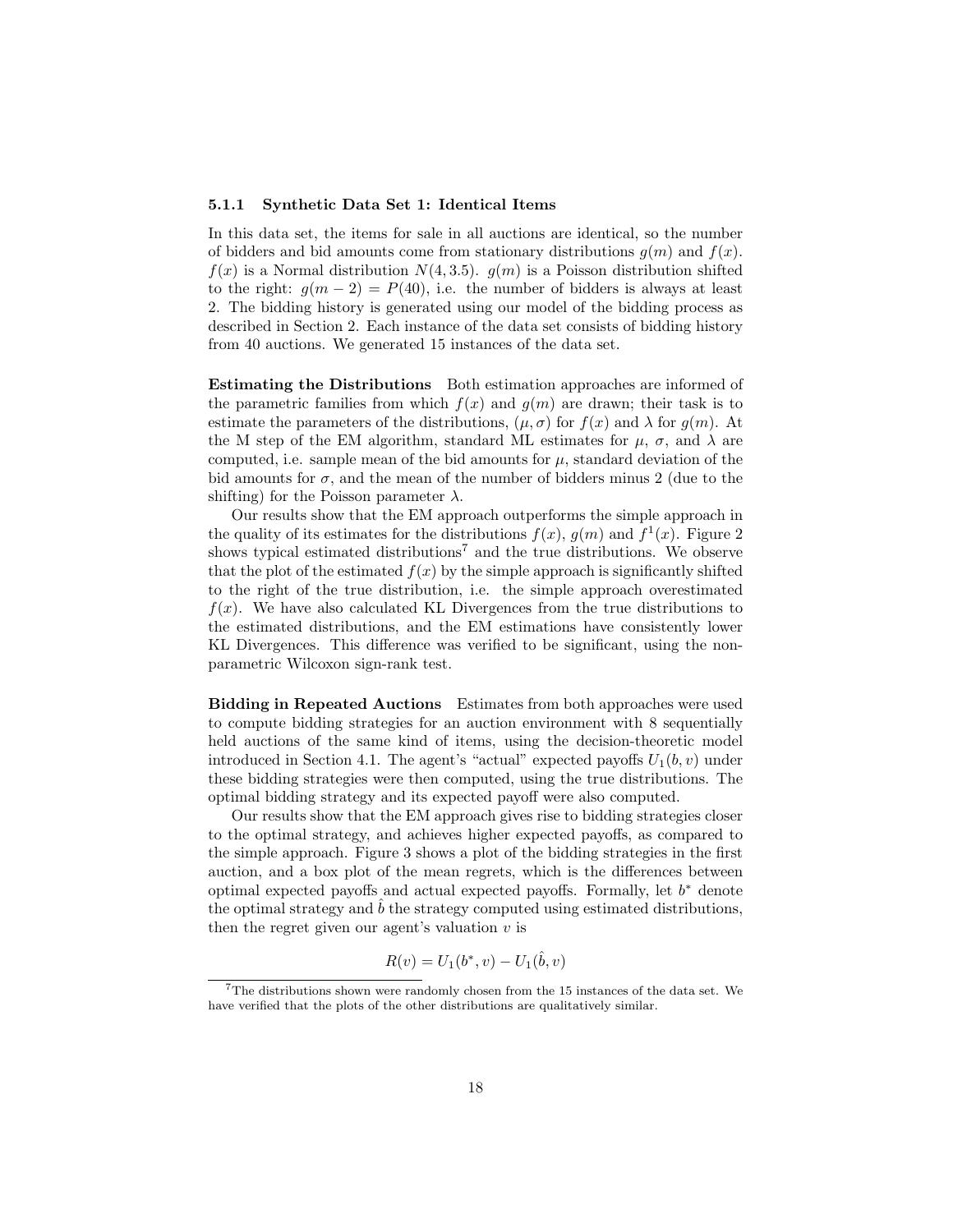

Figure 2: Results for Data Set 1, Distribution Estimation: distribution of bids  $f(x)$  (left); distribution of highest bids  $f^{1}(x)$  (right).

and the mean regret is the expected value of  $R(v)$  over the distribution of v, which we set to be the same as the other bidders' bid distribution  $f$ :

$$
\bar{R} = \int_{-\infty}^{\infty} R(v) f(v) dv
$$

From the box plot we observe that the mean regret of the EM approach is much smaller than that of the simple approach. The ratio between the mean regrets of the EM and simple approaches is 1 : 56.

We also used the estimated distributions on the decision-theoretic model with overlapping auctions, as described in Section 4.1.3. We again tested both approaches on 8 sequentially held auctions, but now some early bidding activity on each auction was generated. These results are shown in Figure 4. Again we see that the EM approach achieves higher expected payoffs (and thus less regret) compared to the simple approach. The EM approach seemed to benefit more from the extra information of early bids than the simple approach: the ratio between the mean regrets of the EM and simple approaches increased to 1 : 390.

#### 5.1.2 Synthetic Data Set 2: Non-identical Items

In our second data set, the items on sale are not identical; instead the distribution of valuations are influenced by an observable attribute a. In this data set the dependence is linear:  $f(x|a) = N(1.1a + 1.0, 3.5)$ .  $g(m)$  is a Poisson distribution as before:  $q(m-2) = P(35)$ . For each auction, a is sampled uniformly from the interval [3, 9]. In other words, this data set is similar to Data Set 1, except that the bid distribution  $f(x)$  is drawn from a different parametric family. Both approaches now use linear regression to estimate the linear coefficients.

Estimating the Distributions Again, our results show that the EM approach outperforms the simple approach for this data set, in terms of its esti-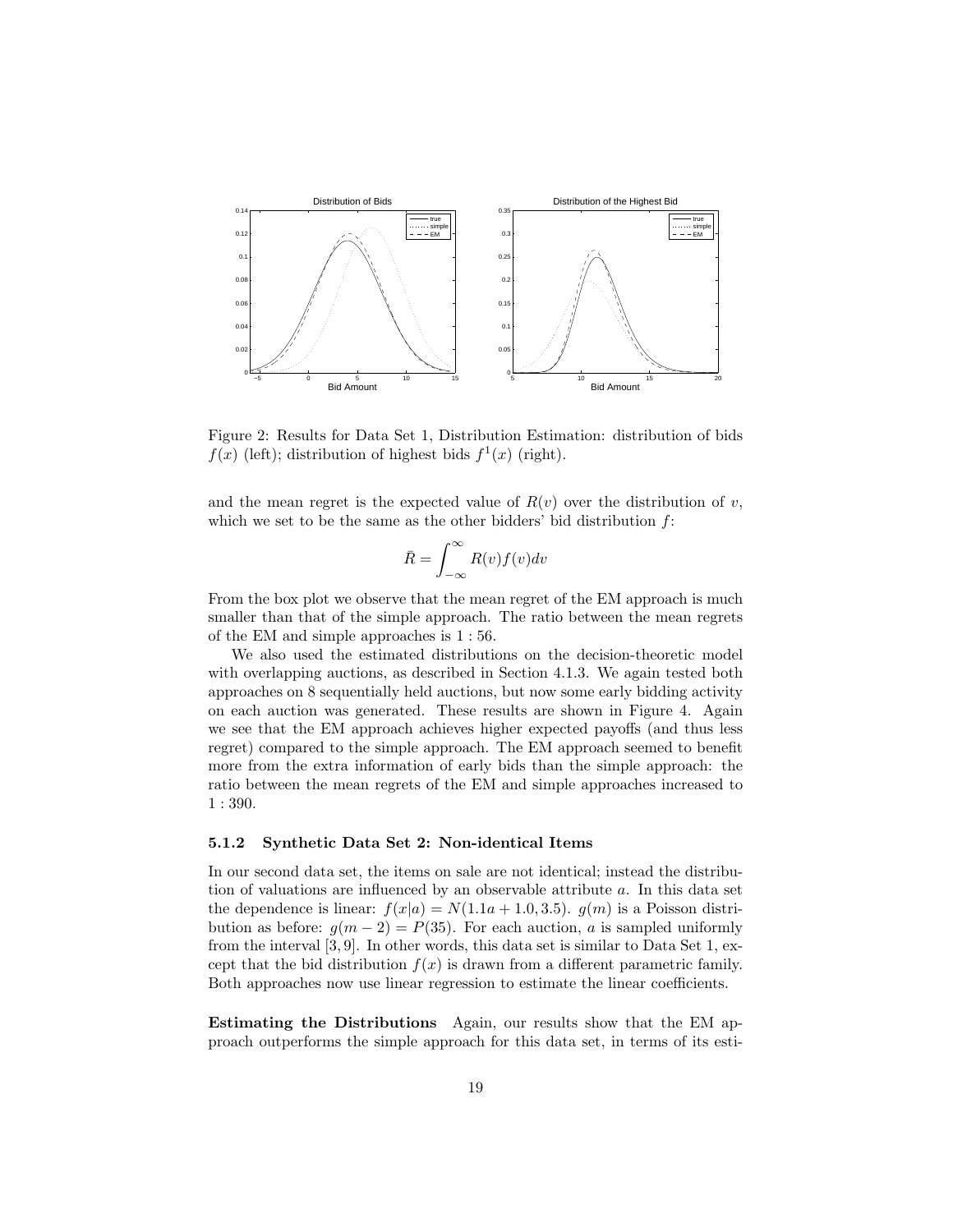

Figure 3: Results for Data Set 1, Bidding: bidding strategies in the first auction (left); box plot of payoff regrets of the two approaches (right).



Figure 4: Box plot of expected payoff regrets for overlapping auctions

mates for  $f(x)$  and  $g(m)$ . Figure 5 (left) shows the estimated linear relation between the mean of  $f(x|a)$  and a. From the figure we can see that the EM approach gives a much better estimate to the linear function. The simple approach again significantly overestimates the bid amounts. In fact the simple approach has consistently overestimated  $f(x)$  for all the synthetic data sets we tested.

Bidding in Repeated Auctions We then used the estimated distributions to compute a decision-theoretic agent's bidding strategies and expected payoffs of an auction environment with 8 sequential auctions, where the attribute a of each item is observed. The EM approach also gives better expected payoff, the statistical significance of which is confirmed by Wilcoxon's sign-rank test. Figure 5 (right) shows a box plot of regrets from different instances of data sets, which shows that the EM approach achieved consistently higher payoffs.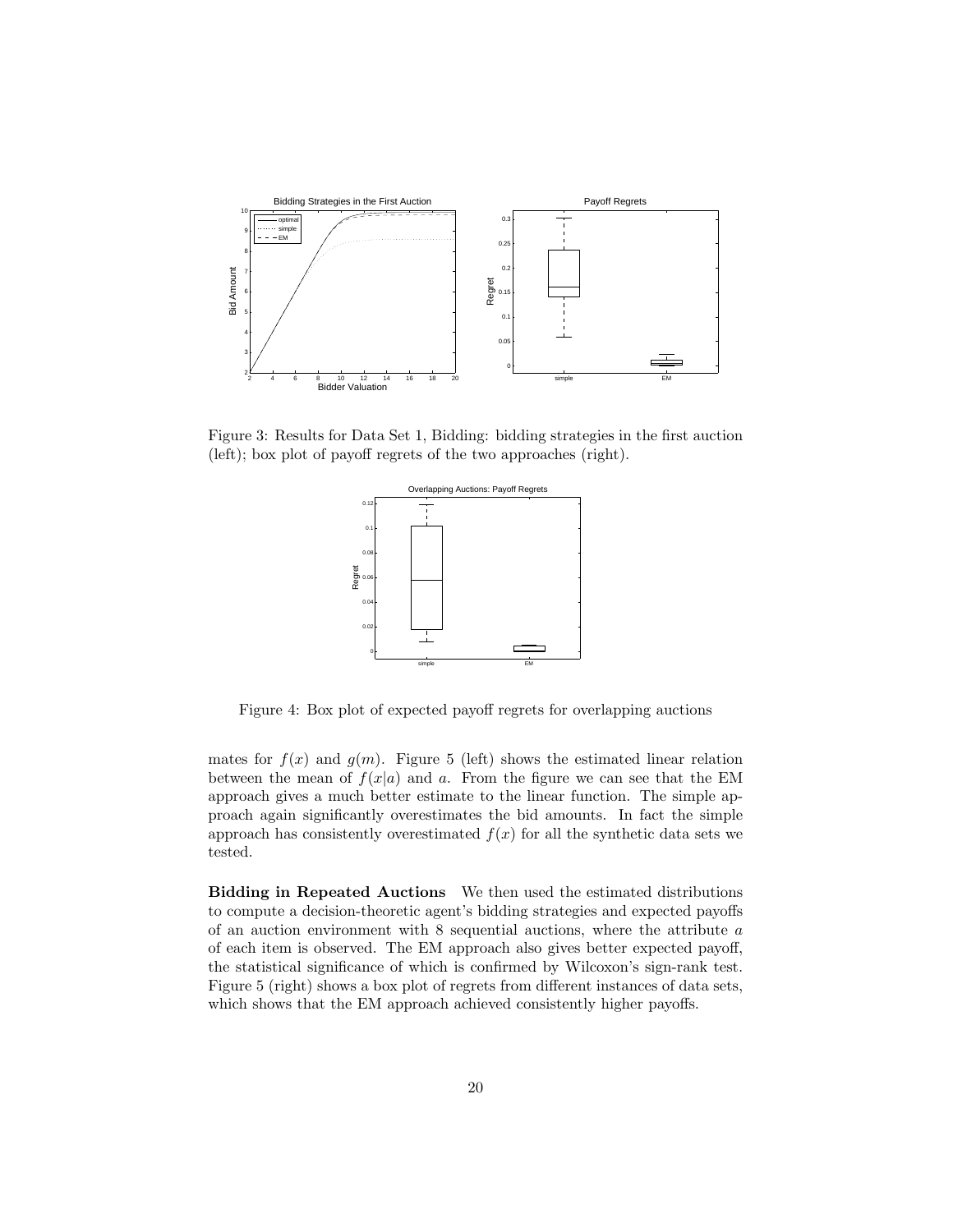

Figure 5: Results for Data Set 2: Linear relationship between the mean of  $f(x|a)$ and a (left). Box plot of payoff regrets (right).

#### 5.1.3 Synthetic Data Set 3: Unknown Distributions

We go back to the identical items model with stationary distributions  $f(x)$  and  $g(m)$ . For this data set,  $f(x)$  is a Gamma distribution with shape parameter 2 and scale parameter 3.  $g(m)$  is a mixture of two Poisson distributions:  $P(4)$ with probability 0.6 and  $P(60)$  with probability 0.4. But now the estimation approaches does not know the types of the true distributions. Instead, both use kernel density estimation (kernel smoothing), a nonparametric estimation strategy. Essentially, given N samples from a distribution  $p(x)$ , we estimate  $p(x)$  by a mixture of N kernel functions centered at the N samples.

Estimating the Distributions A Gaussian kernel is used for estimating  $f(x)$  and a uniform kernel is used for estimating  $g(m)$ . At each M step of the EM algorithm, the bandwidth parameters of the two kernel estimations need to be selected. We use the simple "rule of thumb" strategy [Silverman 1986] for bandwidth selection. We used the same kernel estimation and bandwidth selection technique for the simple approach.

Our results show that the EM approach gives better estimates than the simple approach. Figure 6 shows typical estimated distributions and true distributions. From the figure we can observe that the EM estimates of  $f(x)$ ,  $g(m)$ and  $f^1(x)$  are much closer to the true distributions that the simple estimates. The EM estimates have significantly smaller KL Divergences compared to the simple estimates, verified by Wilcoxon's sign-rank test.

Bidding in Repeated Auctions We then computed the expected payoffs under the decision-theoretic model with 8 sequential auctions. The expected payoffs of the EM approach were not significantly better than that of the simple approach, as shown by the box plot in Figure 6. One possible explanation is that although KL divergence is a good measure of similarity of distributions in general, under this particular sequential auction decision-theoretic model KL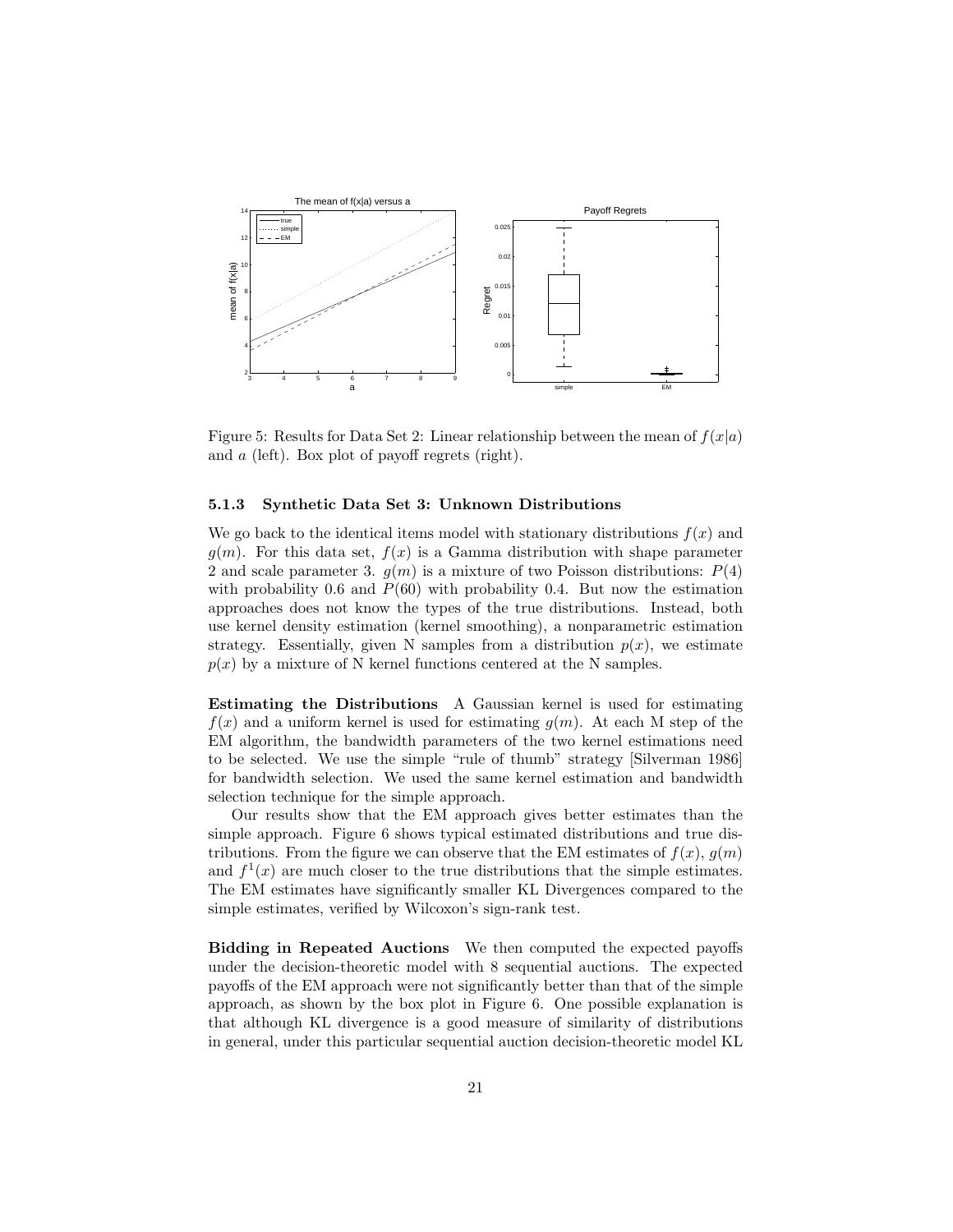

Figure 6: Results for Data Set 3: Distribution  $f(x)$  (top-left). Distribution  $g(m)$  (top-right). Distribution  $f^{1}(x)$  (bottom-left). Box plot of payoff regrets (bottom-right).

divergence might not be the best measure of quality. The bidding strategy as defined in (4) and (3) is optimal if the distributions  $f$  and  $g$  are the true underlying distributions. Using our estimated distributions, the resulting bidding strategy may be higher or lower than the optimal bids. However from our experience in these experiments, bidding too high is more costly than bidding too low. This is not taken into account in the KL divergence computation as well as our ML estimation procedure. This suggests that a possible future research direction is to identify a loss function suited for the sequential auction bidding model, and compute estimated distributions by minimizing that loss function. Another possible approach is to compute a posterior distribution instead of point estimates of the parameters in each iteration. For example, West [1994] used Gibbs sampling techniques to compute the posterior distribution of parameters in a relatively simple model of incomplete data. Bidding strategies computed using the distribution of parameters should be free of the problem mentioned above. However, this kind of approach would be more computationally expensive.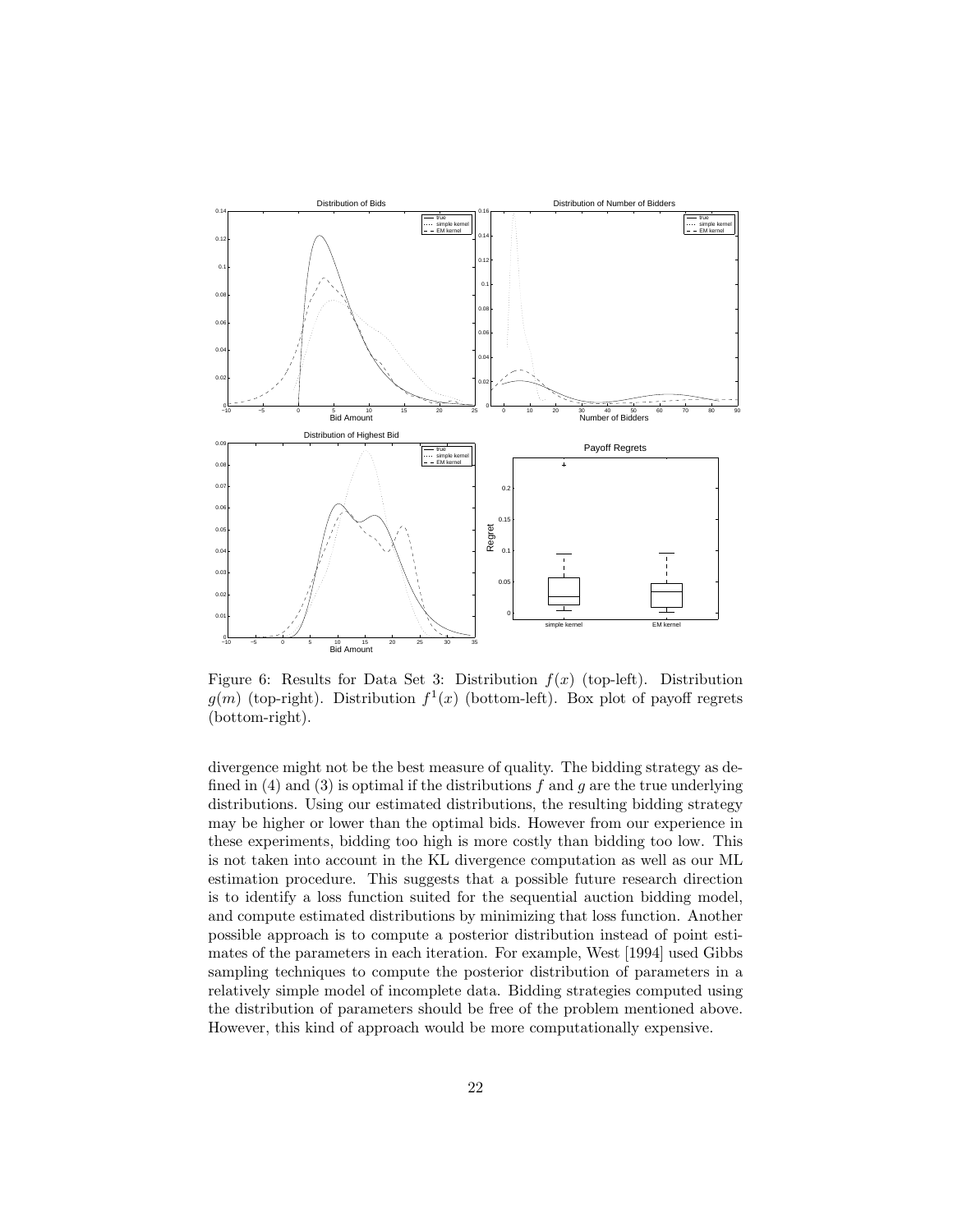#### 5.1.4 eBay Data on Sony Playstation 2 Systems

Our experiments on synthetic data sets showed that our EM approach gave good estimates of the true distributions in several different settings. However, the synthetic data sets are generated using our model for the bidding process. Thus, the above experiments do not tell us whether our model for the bidding process is an accurate description of what happens in real world online auctions. To answer this question, we wanted to test our approach on real world bid data. On eBay, the bidding histories of completed auctions are available for 30 days. Unfortunately, information on the hidden bids, especially the proxy bids of the winners of the auctions, is not publicly available. So unlike in the synthetic data experiments, we cannot compare our estimated distributions with the "true" distributions.<sup>8</sup>

To get around this problem, we used the following approach. First we collected bidding histories from a set of eBay auctions. Next we pretended that those highest bids were not placed, and the previously second highest bids were the highest bids. We then "hid" these new highest bids of each auction. This gave us a "ground truth" for the hidden bids which allowed us to evaluate our different approaches. It is true that this approach of hiding bids changed the underlying distribution of bids; however, this did not worry us as our goal was not to learn the true distribution of bids in our eBay auctions. Instead, our goal was to evaluate our algorithms' performance on a realistic, non-synthetic data set. We believe that despite the removal of the high bid our data set preserves qualitative characteristics of the original bidding history data. If our model of the bidding process is correct, then our EM approach should be able to correctly account for the hidden bids in this data set and produce good estimates of  $f^1(x)$ .

We collected bidding history of eBay auctions on brand new Sony Playstation 2 (Slim Model) consoles, over the month of March 2005. We chose to study these auctions because they had been previously studied by Shah et al. [2003], who argued that bidders' valuations on Playstations tend to be close to the private value model. We considered only auctions that lasted one day and had at least 3 bidders.<sup>9</sup> We found 60 auctions that satisfied these requirements. We then randomly divided our data into a training set and a testing set.

Estimating the Distributions We tested four learning approaches: the EM and simple approaches that estimate a Normal distribution for  $f(x)$  and a Poisson distribution for  $g(m)$ , and the EM and simple approaches that use kernel density estimation to estimate  $f(x)$  and  $g(m)$ . Of course we did not have a ground truth for these distributions, so it was not possible to compare the accuracy of the predictions. However, we could use both approaches' estimates to estimate  $f^1(x)$  based on the training set, and compare these estimates against the highest bids from the test set. We did 8 runs of this experiment with dif-

<sup>8</sup>Of course we could have used our techniques to generate values for the missing bids; however, this would have been unfair when the goal was to test these techniques!

<sup>&</sup>lt;sup>9</sup>We needed at least 3 bidders so that we could drop one and still have one observed bid.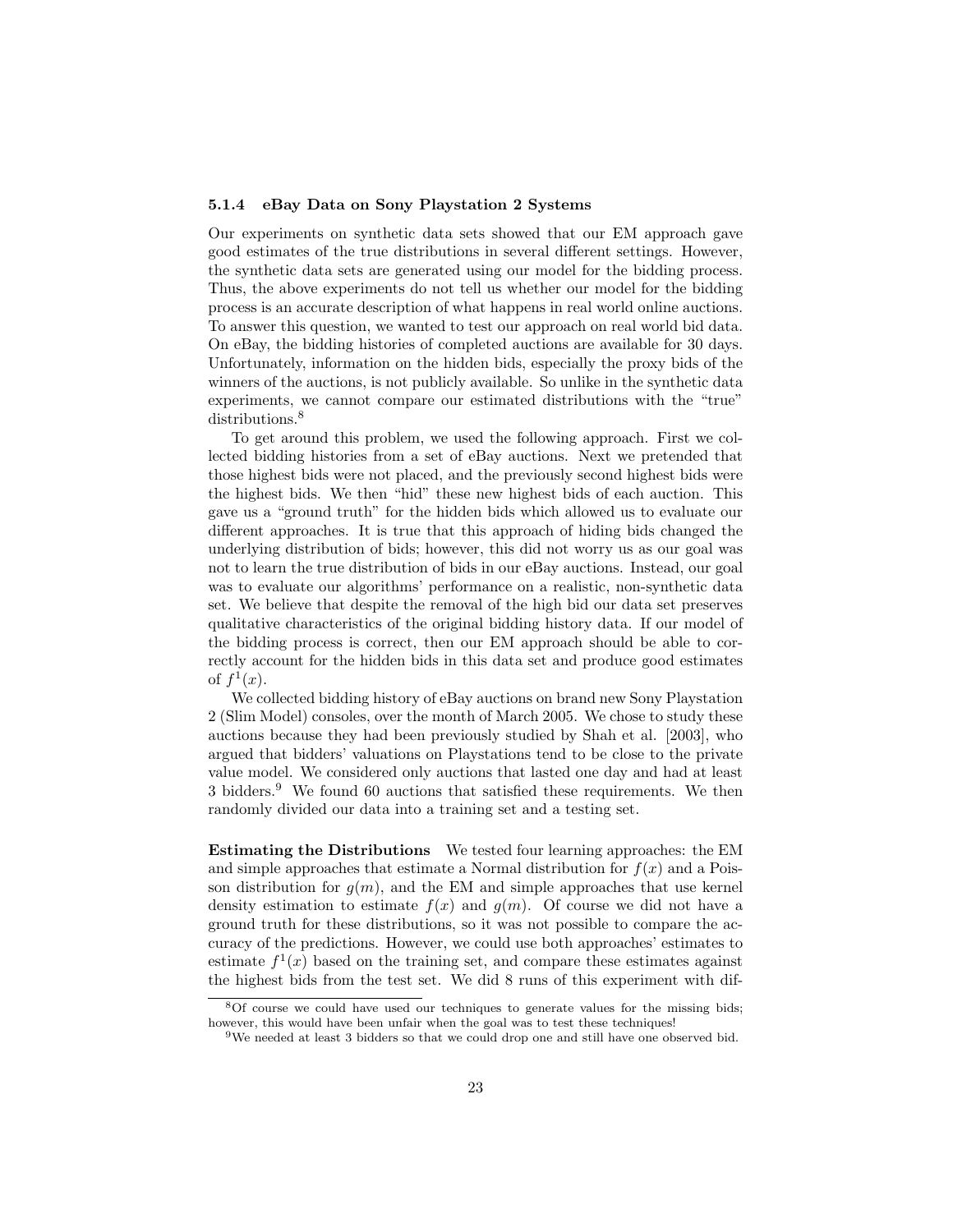

Figure 7: Box plot of payoff regrets on the eBay Data Set

ferent random partitions of training set and testing set, and aggregated the results. The KL Divergences of  $f^1(x)$  of the approaches were similar, and no one approach was significantly better than the others.

Bidding in Repeated Auctions We then computed the expected payoffs under the decision-theoretic model. The EM approaches achieved significantly higher payoffs than the simple approaches, as shown in Figure 7. The approaches using parametric models achieved similar payoffs to the corresponding approaches with kernels. The good performance of the parametric estimation EM approach for the eBay data set indicates that the Normal and Poisson models for  $f(x)$  and  $g(m)$  may be adequate models for modeling bidding on eBay.

The EM approaches did not have better KL divergence than the simple approaches, but nevertheless outperformed the simple approaches in the repeated auction experiments. This is similar to our situation in Data Set 3. Our experiments have shown that there is a positive correlation between better KL divergence and better performance in repeated auctions, but that this correlation is not perfect.

### 5.2 Online Auctions without Proxies

We built a data set modeling online auctions without proxies in order to compare the EM approach against the simple approach in the game-theoretic setting described in Section 4.2. Thus, in this section we consider questions 1 and 3 from the list at the beginning of Section 5.

Similar to Section 5.1.1, we use a normal distribution  $N(5.0, 2.0)$  for  $f(v)$ and a shifted Poisson distribution (with  $\lambda = 10$ ) for  $g(m)$ . Each instance of the data set consists of bidding histories from 30 auctions.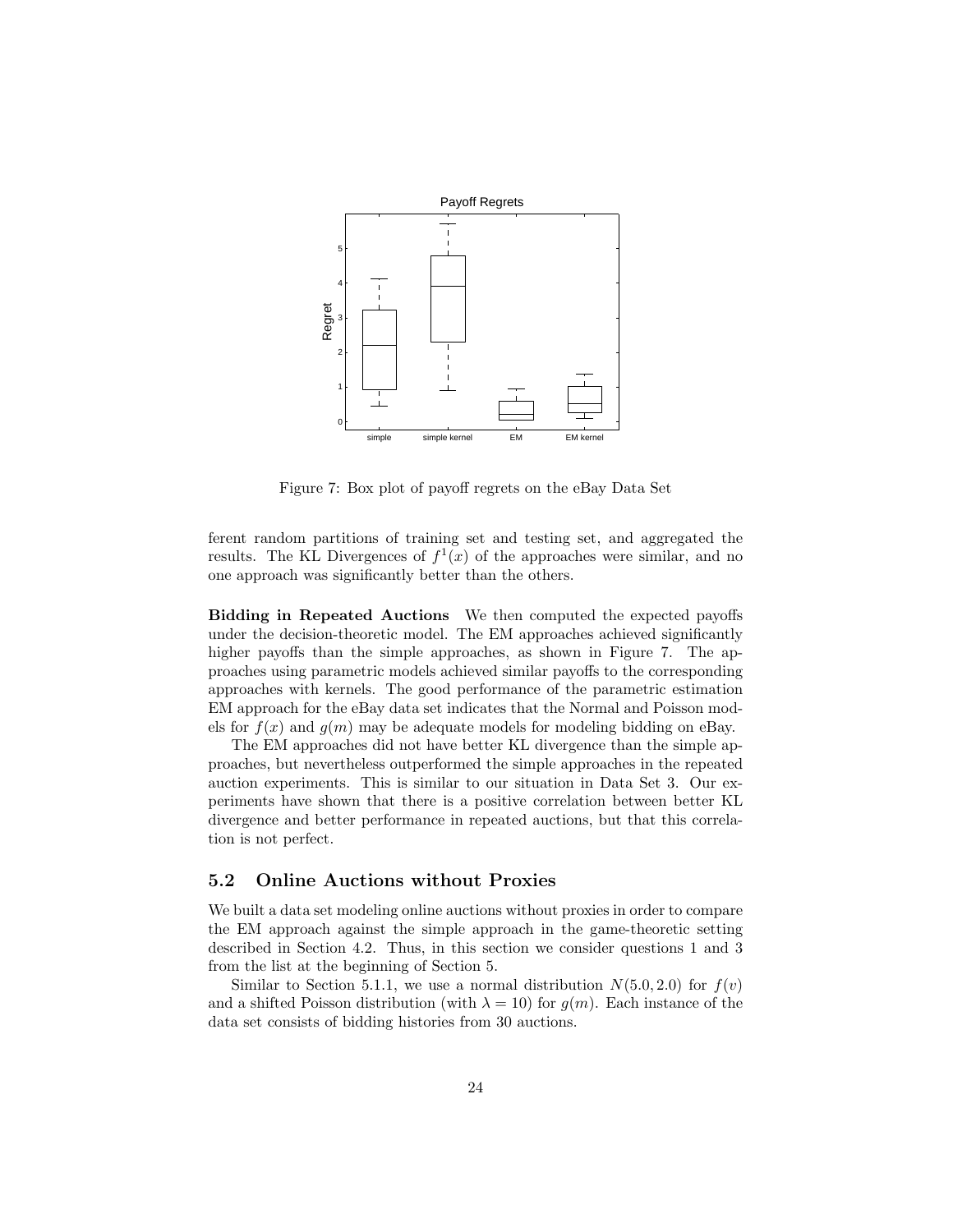Estimating the Distributions As might be expected from the results in the previous section, we found that the EM approach gave much better estimates of  $f(v)$  and  $g(m)$  than the simple approach. Figure 8 shows typical estimated distributions and the true distributions.

Estimating the Bayes-Nash Equilibrium We then compared the gametheoretic bidding agents that would have been built using the distributions estimated by the two learning approaches. Unlike in Section 5.1, we cannot simply use expected payoff as a measure of performance, since in a game-theoretic setting our payoff depends other agents' strategies; for example, a bad approximation to an equilibrium could actually lead to increased payoffs for all agents. (Consider e.g., the prisoner's dilemma.) Instead, what we can measure is the amount that each player could gain by unilaterally deviating from the current strategy at the "equilibrium" strategy profile computed using each learning approach. One way of thinking of this value relates to the concept of  $\epsilon$ -equilibrium. (Recall that a strategy profile is an  $\epsilon$ -equilibrium if each agent can gain at most  $\epsilon$  by unilaterally deviating from the strategy profile.) Every strategy profile is an  $\epsilon$ -equilibrium for some  $\epsilon$ ; what we compute is the smallest  $\epsilon$  for which the learned strategies form an  $\epsilon$ -equilibrium.

For our auction setting, we observe (from Theorem 1) that no matter what distributions we use for  $f$  and  $g$ , our agents will play a strategy in  $P$ . As a result, the true equilibrium strategy (computed from Theorem 1 using the true distributions) is always a best response to the strategies our agents play. Given our agent's valuation v and observed bidding history so far  $x_v$ , we can compute the difference between the expected payoff of the best response and the expected payoff of our agent's strategy. The  $\epsilon$  for the game is then the expectation of this difference over v, m, and bidding history  $x_v$ . We approximate this expectation by sampling  $v, m, x_v$  and taking the mean of the payoff differences. We generated bidding histories for 20 auctions using each approach, and for each bidder in these auctions we computed expected payoff differences for 50 valuations v drawn from the true  $f(v)$ .

Our results show that strategy profiles computed using the EM approach are  $\epsilon$ -equilibria for much smaller values of  $\epsilon$  than the strategy profiles computed using the simple approach. This means that the EM bidding agent's strategy is much closer to the true equilibrium. We computed  $\epsilon$  for 15 instances of the training data set, and Figure 9 gives a box plot of the resulting  $\epsilon$ 's.

# 6 Related Work

Our EM approach is similar in spirit to an approach by Boutilier et al. [1999]. This work concerns a decision-theoretic MDP approach to bidding in sequential first-price auctions for complementary goods. For the case when these sequential auctions are repeated, this paper discusses learning a distribution of other agents' highest bids for each good, based on the winning bids in past auctions. If the agent's own bid wins in an auction, the highest bid by the other agents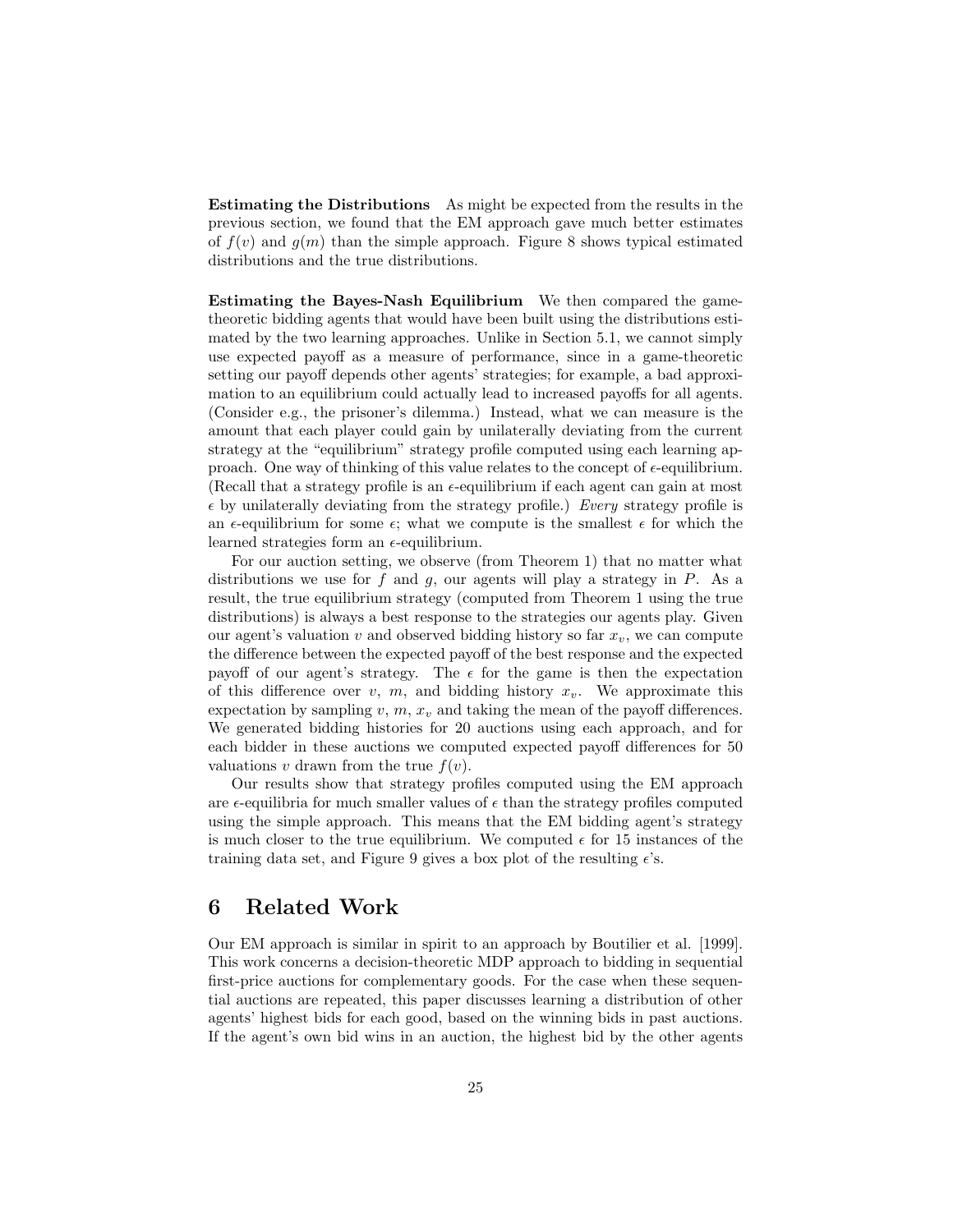

Figure 8: Results for Online Auctions without Proxies: the value distributions  $f(v)$  (left); the distributions of number of bidders  $g(m)$  (right).



Figure 9: Results for Online Auctions without Proxies: box plot of epsilonequilibria using the simple and EM approaches

is hidden because only the winning bid is revealed. To overcome this problem of hidden bids, the paper uses an EM approach to learn the distribution of the highest bid.

In our English auction setting the highest bids are always hidden, and thus cannot be directly estimated. Instead we have to estimate the distributions of bids  $f(x)$  and of number of bidders  $g(m)$ —which requires us to take into account bids other than the highest—and then compute the distribution of highest bids using  $f(x)$  and  $g(m)$ . As a result the learning task in our domain is more complicated than the problem considered by Boutilier et al. [1999].

Several other papers have tried to solve the hidden bid problem in various auction settings. Rogers et al. [2005] studied English auctions with discrete bid levels. They discussed estimating the distributions of valuations and numbers of bidders  $(f \text{ and } g)$  from data, then using the estimated distributions to compute an optimal set of bid levels (including the reserve price) for the auctioneer. Their learning approach is to look at only the final prices of the auctions, and then to use Bayesian inference to compute posterior distributions of the parameters of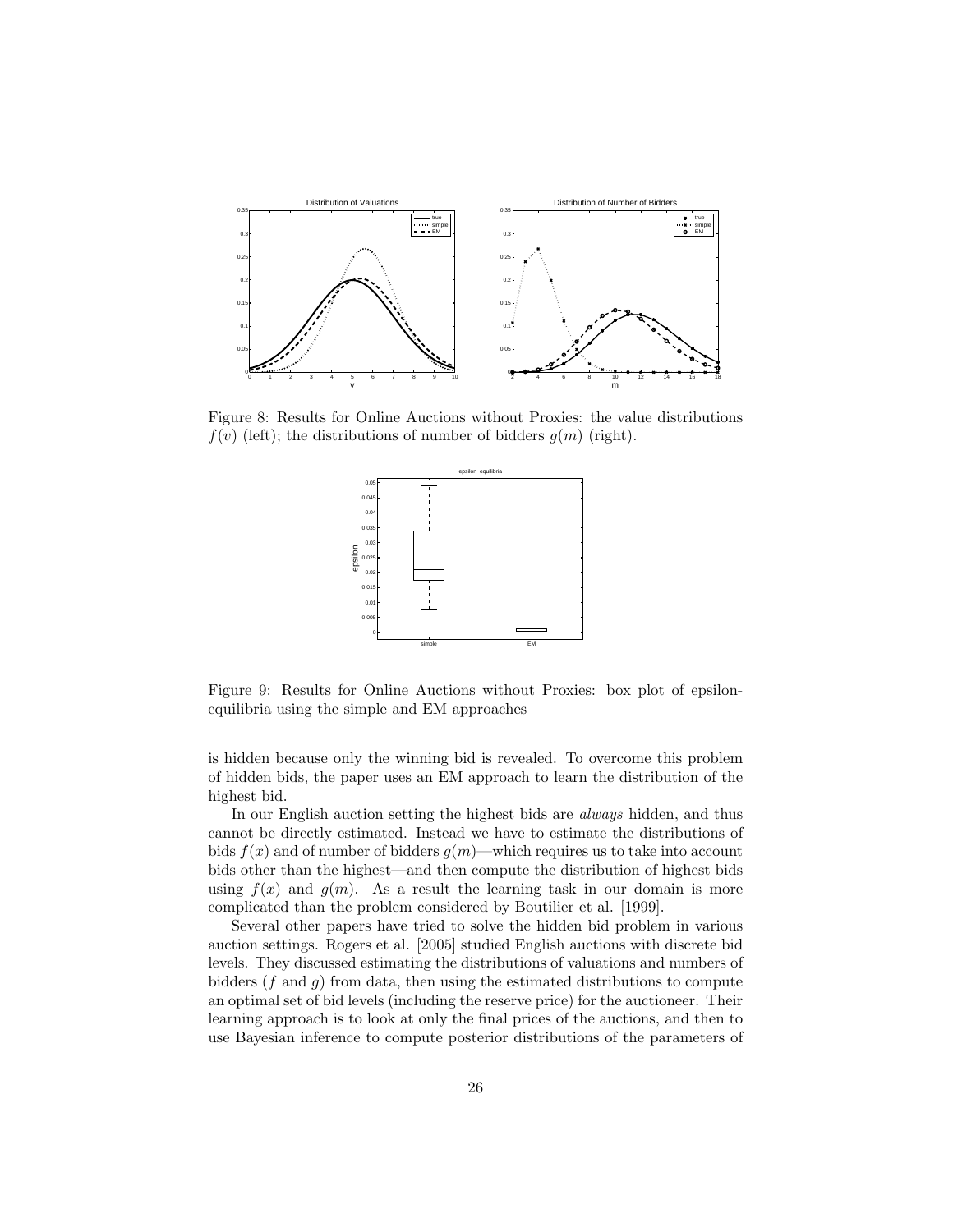f and g given the final prices of previous auctions. We note that this approach ignores all the earlier bids, which carry information about  $f$  and  $g$ , while our approach uses all bids observed. Furthermore, Rogers et al.'s [2005] approach works only for parametric distributions. If the true underlying distributions are not in the chosen parametric family of distributions, parametric estimation tends to give poor results. In Section 5.1.3 we showed that our approach can use nonparametric estimation techniques (kernel density estimation). Finally, the method of [Rogers et al. 2005] needs to compute the joint distribution of multiple parameters, which takes exponential time in the number of parameters. Our EM approach only tries to compute ML/MAP estimates of the parameters, so each iteration of EM scales roughly linearly with the number of parameters.

Another relevant paper is [Song 2004]. Like us, Song studies the estimation problem in online English auctions in eBay-like environments. However she used a different approach, based on the theoretical result that the secondand third-highest valuations uniquely identify the underlying value distribution. However, applying this fact to the eBay model presents a problem: while the highest observed bid (which is the second-highest actual bid) corresponds to the second-highest valuations, the second-highest observed bid is not necessarily the third-highest valuation. This is because the first- or second- highest bidders may have submitted bids higher than the third-highest value before the third-highest valued bidder had a chance to submit her final bid, which means her bid can be hidden from the bidding history. Thus the second-highest observed bid is sometimes less than the third-highest valuation, and ignoring this fact would introduce bias to the estimation. Song recognizes this problem, and her solution is to use data from auctions in which the first- or second-highest bidder submitted bids higher than the second-highest observed bid late in the auction, because these auctions have relatively higher probability that their second-highest observed bids are third-highest valuations. However, this approach merely reduces expected bias rather than avoiding it entirely. Indeed, we note that there is empirical evidence [Roth and Ockenfels 2002] that bidding activity late in auctions has much higher density than earlier bidding activity. This suggests that even for the selected auctions of Song's approach, there may be significant probability that second-highest observed bids are less than third-highest valuations. Our approach models the hidden bidders, so does not suffer from the bias introduced in her approach, and does not need to drop any auctions from consideration. Finally, Song [2004] did not discuss how to estimate the distribution of the number of bidders, which is essential for computing optimal bidding strategies in our repeated auctions setting (see Section 4).

Haile and Tamer [2003] analyzed a different form of the hidden bid problem: a bidder may have submitted an earlier bid below her valuation, then the current price rises above her valuation, so she does not bid again. As a result, bidders' final observed bids may be below their valuations. Haile and Tamer [2003] proposed a method to compute bounds on the value distributions given the observed bids. In our model, bidders' final observed bids are assumed to coincide with their willingness to pay, so this issue does not arise in our current model. On the other hand, Haile and Tamer's [2003] approach was intended for physical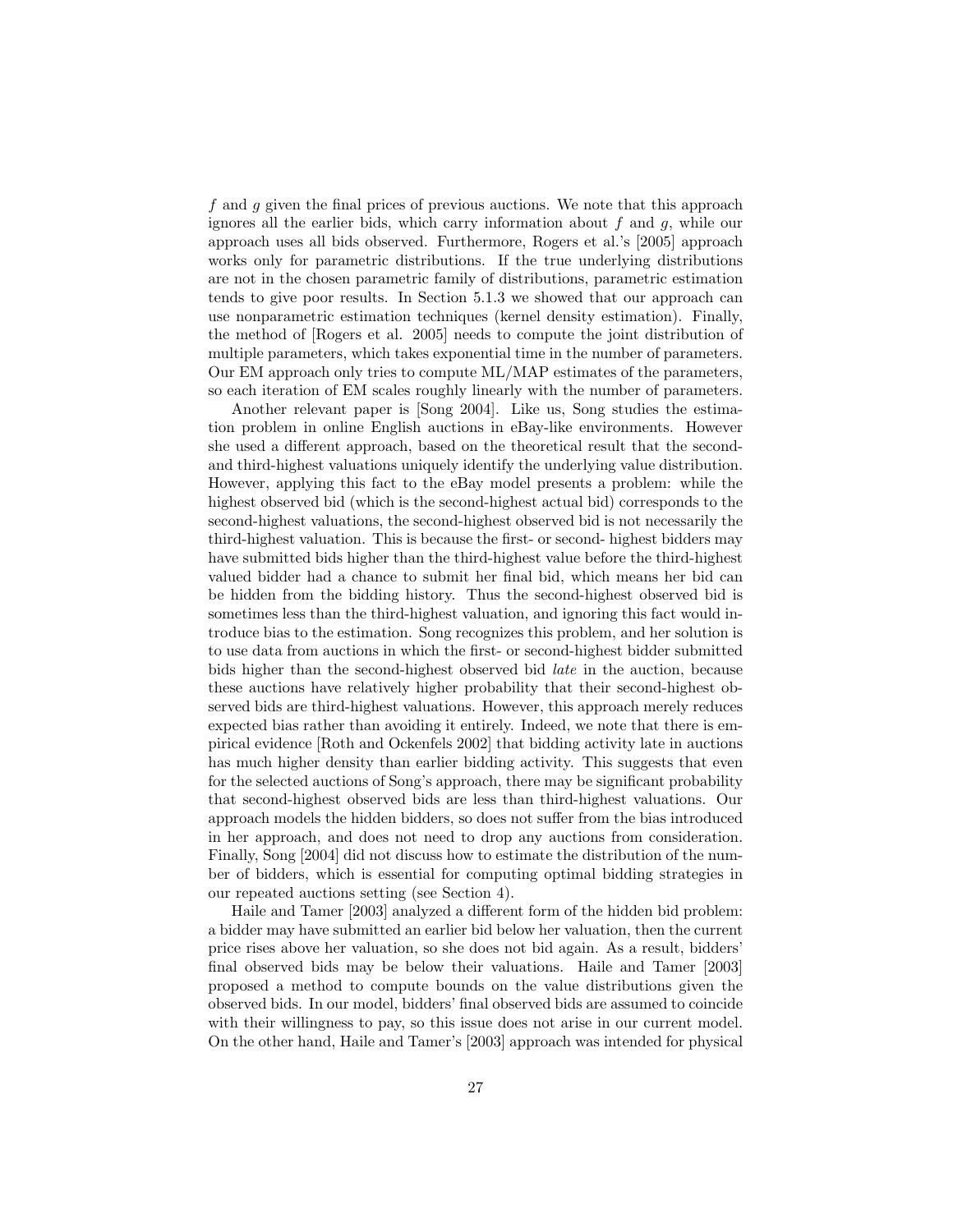(as opposed to online) auctions, where there are no fixed closing times, and the number of potential bidders are assumed to be known. Thus their approach cannot be directly applied to online auctions where the number of bidders are inherently unknown. Since in practice, the hidden bidders problem addressed in our paper and the bidding below valuation problem studied by Haile and Tamer may both be present, an interesting future research direction is to combine our approach that deal with hidden bidders with Haile and Tamer [2003]'s technique for bounding the valuation distribution.

# 7 Conclusion

In this paper we have described techniques for building bidding agents in online auction settings that include hidden bids. In particular, we have addressed the issue of estimating the distributions of the number of bidders and bid amounts from incomplete auction data. We proposed a learning approach based on the EM algorithm that takes into account the missing bids by iteratively generating missing bids and doing maximum likelihood estimates on the completed set of bids. We applied our approach to both decision-theoretic and game-theoretic settings, and conducted experiments on both synthetic data as well as on eBay data. Our results show that our approach never did worse and often did much better than the the straightforward approach of ignoring the missing data, both in terms of the quality of the estimates and in terms of expected payoffs under a decision theoretic bidding model.

# References

- Andrieu, C., N. de Freitas, A. Doucet and M.I. Jordan (2003). An introduction to MCMC for machine learning. Machine Learning.
- Anthony, P., W. Hall, V.D. Dang and N. Jennings (2001). Autonomous agents for participating in multiple online auctions. Proc. of the IJCAI Workshop on EBusiness and the Intelligent Web.
- Arora, A., H. Xu, R. Padman and W. Vogt (2003). Optimal bidding in sequential online auctions. Working Paper.
- Athey, S. and P. Haile (2002). Identification in standard auction models. Econometrica, 70(6), 2107–2140.
- Boutilier, C., M. Goldszmidt and B. Sabata (1999). Sequential auctions for the allocation of resources with complementarities. Proceedings of 16th IJCAI.
- Byde, A (2002). A comparison among bidding algorithms for multiple auctions. Agent-Mediated Electronic Commerce IV.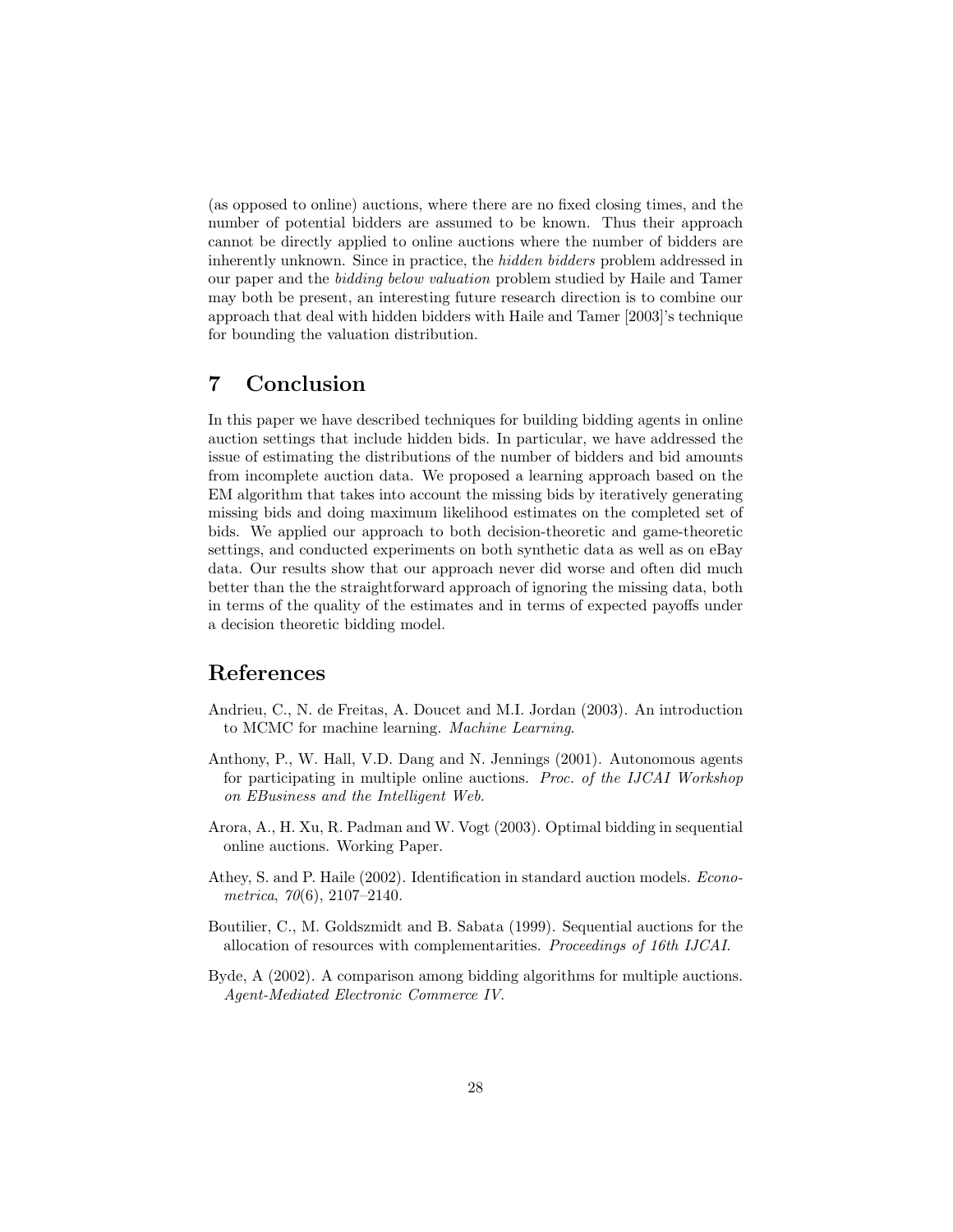- Cai, G. and P.R. Wurman (2003). Monte Carlo approximation in incompleteinformation, sequential-auction games (Technical Report). North Carolina State University.
- Dempster, A., N. Laird and D. Rubin (1977). Maximum likelihood from incomplete data via the EM algorithm. Journal of the Royal Statistical Society, 39(1), 1–38.
- Greenwald, A. and J. Boyan (2004). Bidding under uncertainty: Theory and experiments. Proc. UAI-04.
- Haile, Philip A. and Elie Tamer (2003). Inferences with an incomplete model of English auctions. Journal of Political Economy, 111(1), 1–51.
- Klemperer, P. (2000). Auction theory: A guide to the literature. In P. Klemperer (Ed.), The economic theory of auctions. Edward Elgar.
- Mackie-Mason, J.K., A. Osepayshvili, D.M. Reeves and M.P. Wellman (2004). Price prediction strategies for market-based scheduling. Fourteenth International Conference on Automated Planning and Scheduling (pp. 244–252).
- Milgrom, P. and R. Weber (2000). A theory of auctions and competitive bidding, II. In P. Klemperer (Ed.), The economic theory of auctions. Edward Elgar.
- Osepayshvili, A., M.P. Wellman, D.M. Reeves and J.K. Mackie-Mason (2005). Self-confirming price prediction for simultaneous ascending auctions. Proc. UAI.
- Rogers, A., E. David, J. Schiff, S. Kraus and N. R. Jennings (2005). Learning environmental parameters for the design of optimal english auctions with discrete bid levels. Proceedings of 7th International Workshop on Agent-Mediated E-Commerce (pp. 81–94). Utrecht, Netherlands.
- Roth, A.E. and A. Ockenfels (2002). Last-minute bidding and the rules for ending second-price auctions: Evidence from eBay and Amazon auctions on the internet. American Economic Review.
- Shah, H.S., N.R. Joshi, A. Sureka and P.R. Wurman (2003). Mining for bidding strategies on eBay. Lecture Notes on Artificial Intelligence.
- Silverman, B.W. (1986). Density estimation. London: Chapman and Hall.
- Song, Unjy (2004). Nonparametric estimation of an eBay auction model with an unknown number of bidders. University of British Columbia.
- Stone, P., R.E. Schapire, J.A. Csirik, M.L. Littman and D. McAllester (2002). Attac-2001: A learning, autonomous bidding agent. Agent-Mediated Electronic Commerce IV (pp. 143–160).